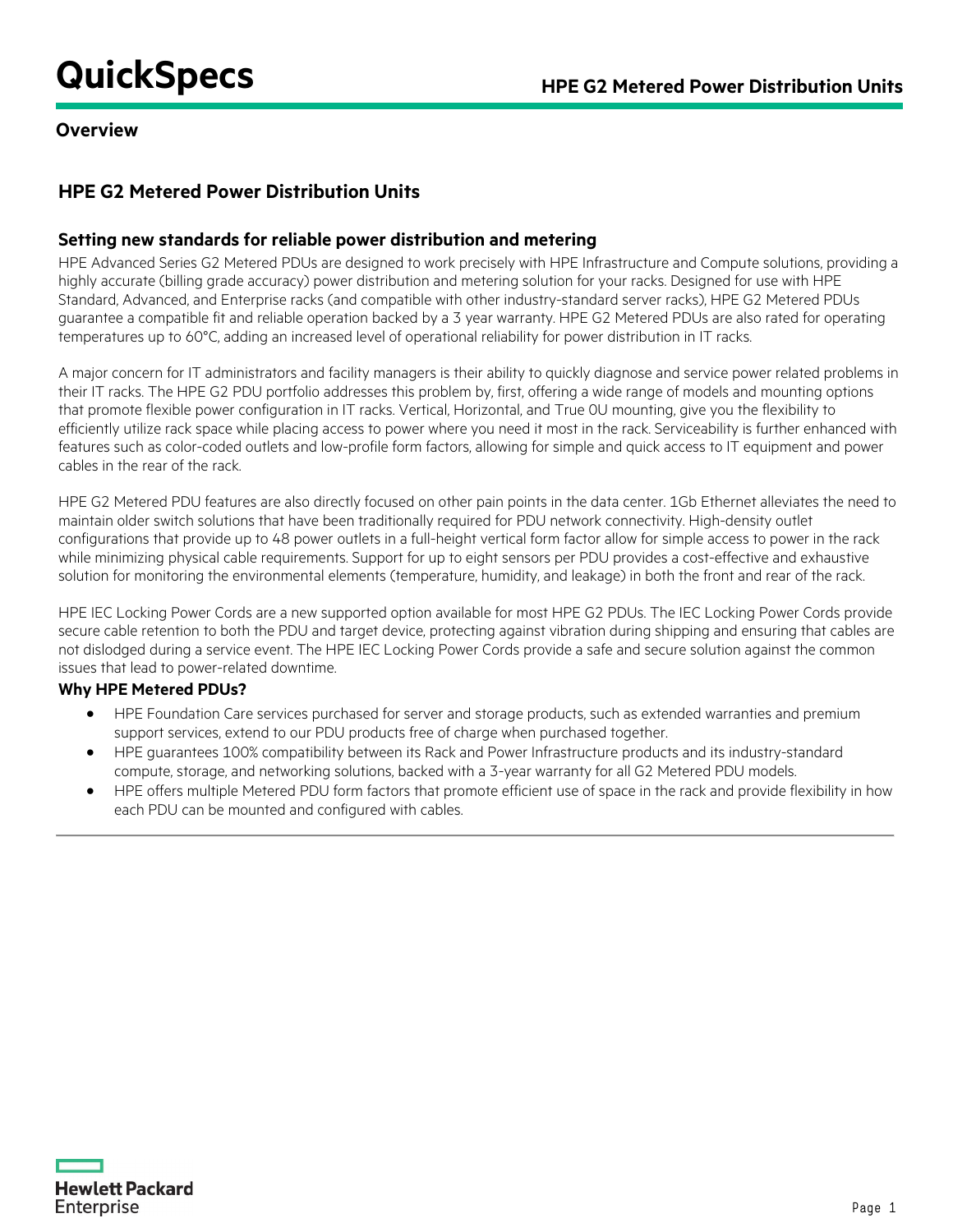## **Overview**

<u>and the second</u>

| HPE G2 Metered 4.9kVA/L6-30P 24A/208V Outlets (32) C13 (6) C19/Vertical NA/JP PDU<br>P9R53A<br>200-208V Input, Three Phase, North America/Japan<br>HPE G2 Metered 3Ph 17.3kVA/60309 60A 4-wire 48A/208V Outlets (18) C13 (6) C19/Vertical NA/JP PDU<br><b>P9R82A</b><br>HPE G2 Metered 3Ph 17.3kVA/60309 60A 4-wire 48A/208V Outlets (12) C13 (12) C19/Vertical NA/JP PDU<br><b>P9R86A</b><br>Notes: Models P9R82A and P9R83A are high density models that have circuit breakers on the back side of<br>the unit.<br>220-240V Input, Single Phase, International<br>HPE G2 Metered 7.3kVA/60309 3-wire 32A/230V Outlets (32) C13 (6) C19/Vertical INTL PDU<br><b>P9R56A</b><br>220-240V Input, Three Phase, International<br>HPE G2 Metered 3Ph 22kVA/60309 5-wire 32A/230V Outlets (12) C13 (12) C19/Vertical INTL PDU<br><b>P9R87A</b><br>Notes: Models P9R84A and P9R85A are high density models that have circuit breakers on the back side of |
|----------------------------------------------------------------------------------------------------------------------------------------------------------------------------------------------------------------------------------------------------------------------------------------------------------------------------------------------------------------------------------------------------------------------------------------------------------------------------------------------------------------------------------------------------------------------------------------------------------------------------------------------------------------------------------------------------------------------------------------------------------------------------------------------------------------------------------------------------------------------------------------------------------------------------------------------------|
|                                                                                                                                                                                                                                                                                                                                                                                                                                                                                                                                                                                                                                                                                                                                                                                                                                                                                                                                                    |
|                                                                                                                                                                                                                                                                                                                                                                                                                                                                                                                                                                                                                                                                                                                                                                                                                                                                                                                                                    |
|                                                                                                                                                                                                                                                                                                                                                                                                                                                                                                                                                                                                                                                                                                                                                                                                                                                                                                                                                    |
|                                                                                                                                                                                                                                                                                                                                                                                                                                                                                                                                                                                                                                                                                                                                                                                                                                                                                                                                                    |
|                                                                                                                                                                                                                                                                                                                                                                                                                                                                                                                                                                                                                                                                                                                                                                                                                                                                                                                                                    |
|                                                                                                                                                                                                                                                                                                                                                                                                                                                                                                                                                                                                                                                                                                                                                                                                                                                                                                                                                    |
|                                                                                                                                                                                                                                                                                                                                                                                                                                                                                                                                                                                                                                                                                                                                                                                                                                                                                                                                                    |
|                                                                                                                                                                                                                                                                                                                                                                                                                                                                                                                                                                                                                                                                                                                                                                                                                                                                                                                                                    |
|                                                                                                                                                                                                                                                                                                                                                                                                                                                                                                                                                                                                                                                                                                                                                                                                                                                                                                                                                    |
|                                                                                                                                                                                                                                                                                                                                                                                                                                                                                                                                                                                                                                                                                                                                                                                                                                                                                                                                                    |
| the unit.                                                                                                                                                                                                                                                                                                                                                                                                                                                                                                                                                                                                                                                                                                                                                                                                                                                                                                                                          |
| 100-120V Input, Single Phase, North America/Japan                                                                                                                                                                                                                                                                                                                                                                                                                                                                                                                                                                                                                                                                                                                                                                                                                                                                                                  |
| HPE G2 Metered 1.9 kVA/IEC C20 Detachable 16A/120V Outlets (16) 5-20R/Vertical NA/JP PDU<br><b>P9R46A</b>                                                                                                                                                                                                                                                                                                                                                                                                                                                                                                                                                                                                                                                                                                                                                                                                                                          |
| HPE G2 Metered 2.8kVA/L5-30P 24A/120V Outlets (24) 5-20R/Vertical NA/JP PDU<br><b>P9R48A</b>                                                                                                                                                                                                                                                                                                                                                                                                                                                                                                                                                                                                                                                                                                                                                                                                                                                       |
| Notes: Models P9R45A and P9R46A include a C19 to NEMA 5-15 detachable input power cord.                                                                                                                                                                                                                                                                                                                                                                                                                                                                                                                                                                                                                                                                                                                                                                                                                                                            |
| 100-240V Input, Single Phase, Worldwide                                                                                                                                                                                                                                                                                                                                                                                                                                                                                                                                                                                                                                                                                                                                                                                                                                                                                                            |
| HPE G2 Metered 3.6kVA/IEC C20 Detachable 16A/100-240V Outlets (12) C13/1U Horizontal WW PDU<br><b>P9R50A</b>                                                                                                                                                                                                                                                                                                                                                                                                                                                                                                                                                                                                                                                                                                                                                                                                                                       |
| Notes: Worldwide models do not include an input power cord. Please go to the Related Options section and                                                                                                                                                                                                                                                                                                                                                                                                                                                                                                                                                                                                                                                                                                                                                                                                                                           |
| select the appropriate input power cord for your geographic location.                                                                                                                                                                                                                                                                                                                                                                                                                                                                                                                                                                                                                                                                                                                                                                                                                                                                              |
| 200-208V Input, Single Phase, North America/Japan                                                                                                                                                                                                                                                                                                                                                                                                                                                                                                                                                                                                                                                                                                                                                                                                                                                                                                  |
| HPE G2 Metered Modular 4.9kVA/L6-30P 24A/208V Outlets (6) IEC C19/1U Horizontal NA/JP PDU<br><b>P9R51A</b>                                                                                                                                                                                                                                                                                                                                                                                                                                                                                                                                                                                                                                                                                                                                                                                                                                         |
| HPE G2 Metered 8.3kVA/CS8265C 40A/208V Outlets (30) C13 (6) C19/Vertical NA/JP PDU<br><b>P9R57A</b>                                                                                                                                                                                                                                                                                                                                                                                                                                                                                                                                                                                                                                                                                                                                                                                                                                                |
| HPE G2 Metered Modular 8.3kVA/CS8265C 40A/208V Outlets (6) C19/1U Horizontal NA/JP PDU<br>P9R77A                                                                                                                                                                                                                                                                                                                                                                                                                                                                                                                                                                                                                                                                                                                                                                                                                                                   |
| 200-208V Input, Three Phase, North America/Japan                                                                                                                                                                                                                                                                                                                                                                                                                                                                                                                                                                                                                                                                                                                                                                                                                                                                                                   |
| HPE G2 Metered 3Ph 8.6kVA/L15-30P 24A/208V Outlets (18) C13 (6) C19/Vertical NA/JP PDU<br><b>P9R58A</b>                                                                                                                                                                                                                                                                                                                                                                                                                                                                                                                                                                                                                                                                                                                                                                                                                                            |
| HPE G2 Metered 3Ph 8.6kVA/L21-30P 24A/208V Outlets (30) C13 (6) C19 (2) 5-20R/Vertical NA/JP PDU<br>P9R59A                                                                                                                                                                                                                                                                                                                                                                                                                                                                                                                                                                                                                                                                                                                                                                                                                                         |
| HPE G2 Metered Modular 3Ph 8.6kVA/L15-30P 24A/208V Outlets (6) C19/1U Horizontal NA/JP PDU<br><b>P9R78A</b>                                                                                                                                                                                                                                                                                                                                                                                                                                                                                                                                                                                                                                                                                                                                                                                                                                        |
| HPE G2 Metered Modular 3Ph 17.3kVA/60309 60A 4-wire 48A/208V Outlets (6) C19/1U Horizontal NA/JP<br><b>P9R80A</b><br>PDU                                                                                                                                                                                                                                                                                                                                                                                                                                                                                                                                                                                                                                                                                                                                                                                                                           |
| HPE G2 Metered 3Ph 17.3kVA/60309 60A 4-wire 48A/208V Outlets (36) C13 (12) C19/Vertical NA/JP PDU<br><b>P9R83A</b>                                                                                                                                                                                                                                                                                                                                                                                                                                                                                                                                                                                                                                                                                                                                                                                                                                 |
| Notes: Models P9R82A and P9R83A are high density models that have circuit breakers on the back side of<br>the unit.                                                                                                                                                                                                                                                                                                                                                                                                                                                                                                                                                                                                                                                                                                                                                                                                                                |
| 220-240V Input, Single Phase, International                                                                                                                                                                                                                                                                                                                                                                                                                                                                                                                                                                                                                                                                                                                                                                                                                                                                                                        |
| HPE G2 Metered Modular 7.3kVA/60309 3-wire 32A/230V Outlets (6) C19/1U Horizontal INTL PDU<br><b>P9R54A</b>                                                                                                                                                                                                                                                                                                                                                                                                                                                                                                                                                                                                                                                                                                                                                                                                                                        |
| 220-240V Input, Three Phase, International                                                                                                                                                                                                                                                                                                                                                                                                                                                                                                                                                                                                                                                                                                                                                                                                                                                                                                         |
| HPE G2 Metered 3Ph 11kVA/60309 5-Wire 16A/230V Outlets (36) C13 (6) C19/Vertical INTL PDU<br>P9R61A                                                                                                                                                                                                                                                                                                                                                                                                                                                                                                                                                                                                                                                                                                                                                                                                                                                |
| HPE G2 Metered Modular 3Ph 11kVA/60309 5-wire 16A/230V Outlets (6) C19/1U Horizontal INTL PDU<br>P9R79A                                                                                                                                                                                                                                                                                                                                                                                                                                                                                                                                                                                                                                                                                                                                                                                                                                            |
| HPE G2 Metered Modular 3Ph 22kVA/60309 5-wire 32A/230V Outlets (6) C19/1U Horizontal INTL PDU<br><b>P9R81A</b>                                                                                                                                                                                                                                                                                                                                                                                                                                                                                                                                                                                                                                                                                                                                                                                                                                     |
| HPE G2 Metered 3Ph 22kVA/60309 5-wire 32A/230V Outlets (18) C13 (6) C19/Vertical INTL PDU<br><b>P9R84A</b>                                                                                                                                                                                                                                                                                                                                                                                                                                                                                                                                                                                                                                                                                                                                                                                                                                         |
| HPE G2 Metered 3Ph 22kVA/60309 5-wire 32A/230V Outlets (36) C13 (12) C19/Vertical INTL PDU<br>P9R85A                                                                                                                                                                                                                                                                                                                                                                                                                                                                                                                                                                                                                                                                                                                                                                                                                                               |
| Notes: Models P9R84A and P9R85A are high density models that have circuit breakers on the back side of<br>the unit.                                                                                                                                                                                                                                                                                                                                                                                                                                                                                                                                                                                                                                                                                                                                                                                                                                |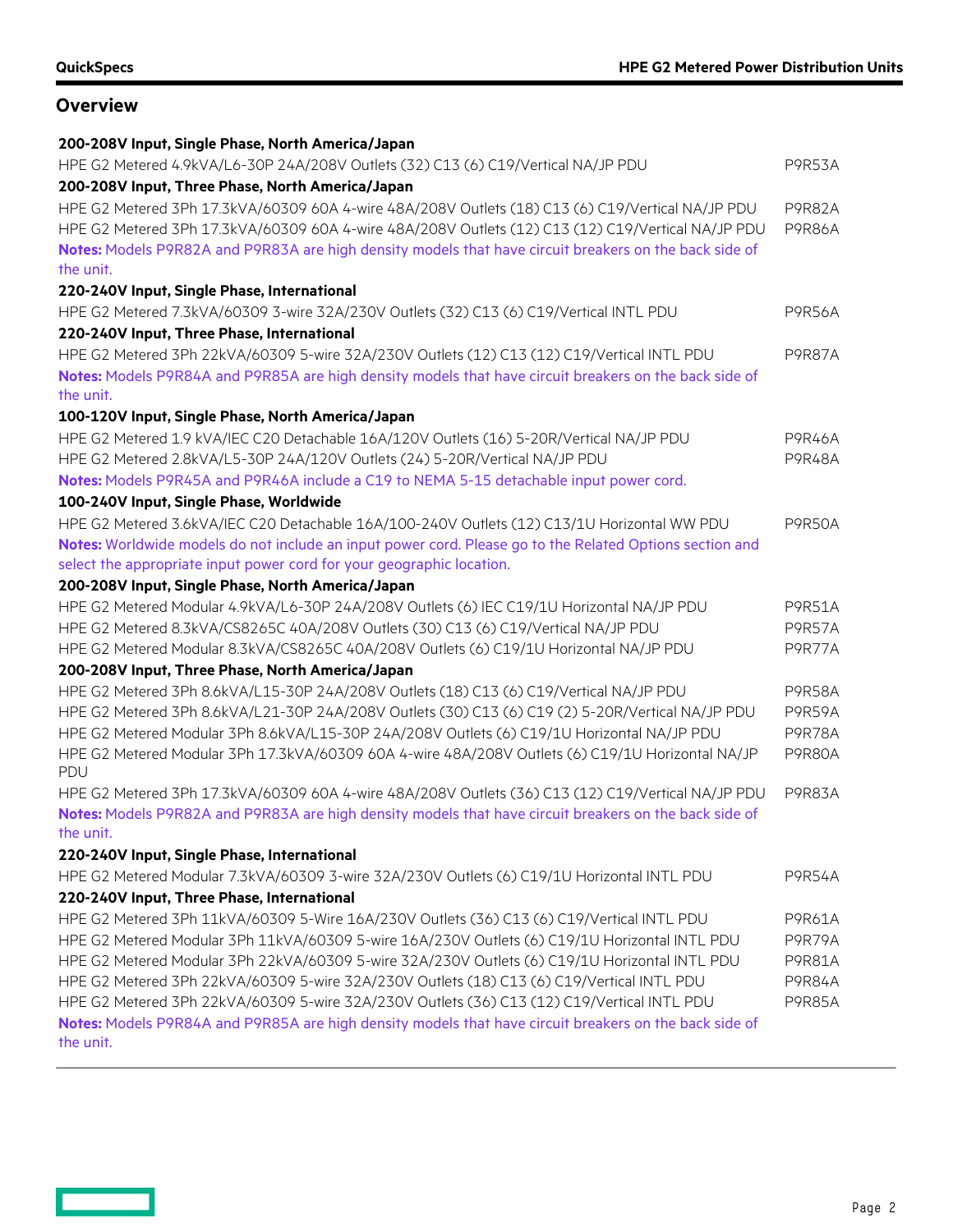## **Overview**

## **Horizontal Form Factors HPE G2 Metered 3.6kVA/IEC C20 Detachable 16A/100-240V Outlets (12) C13/1U Horizontal WW PDU (P9R50A)**



**HPE G2 Metered 1.9 kVA/IEC C20 Detachable 16A/120V Outlets (8) 5-20R/1U Horizontal NA/JP PDU (P9R45A)**

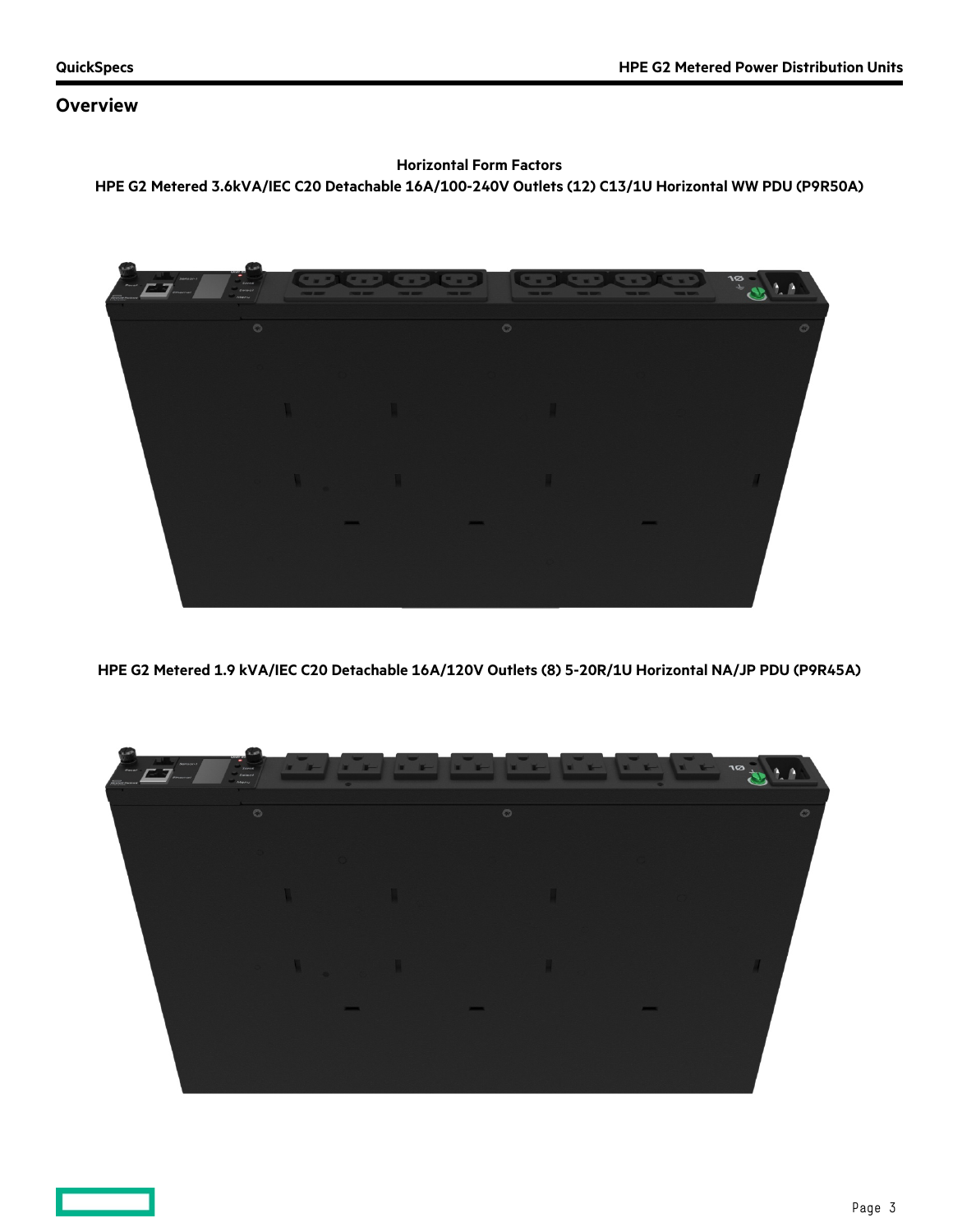## **Overview**

#### **1U Three-Phase Horizontal Model (P9R80A)**



**Vertical Form Factors Vertical 120V Model (P9R46A)**



**Vertical Single Phase Model with 100-240V Output (P9R59A)**

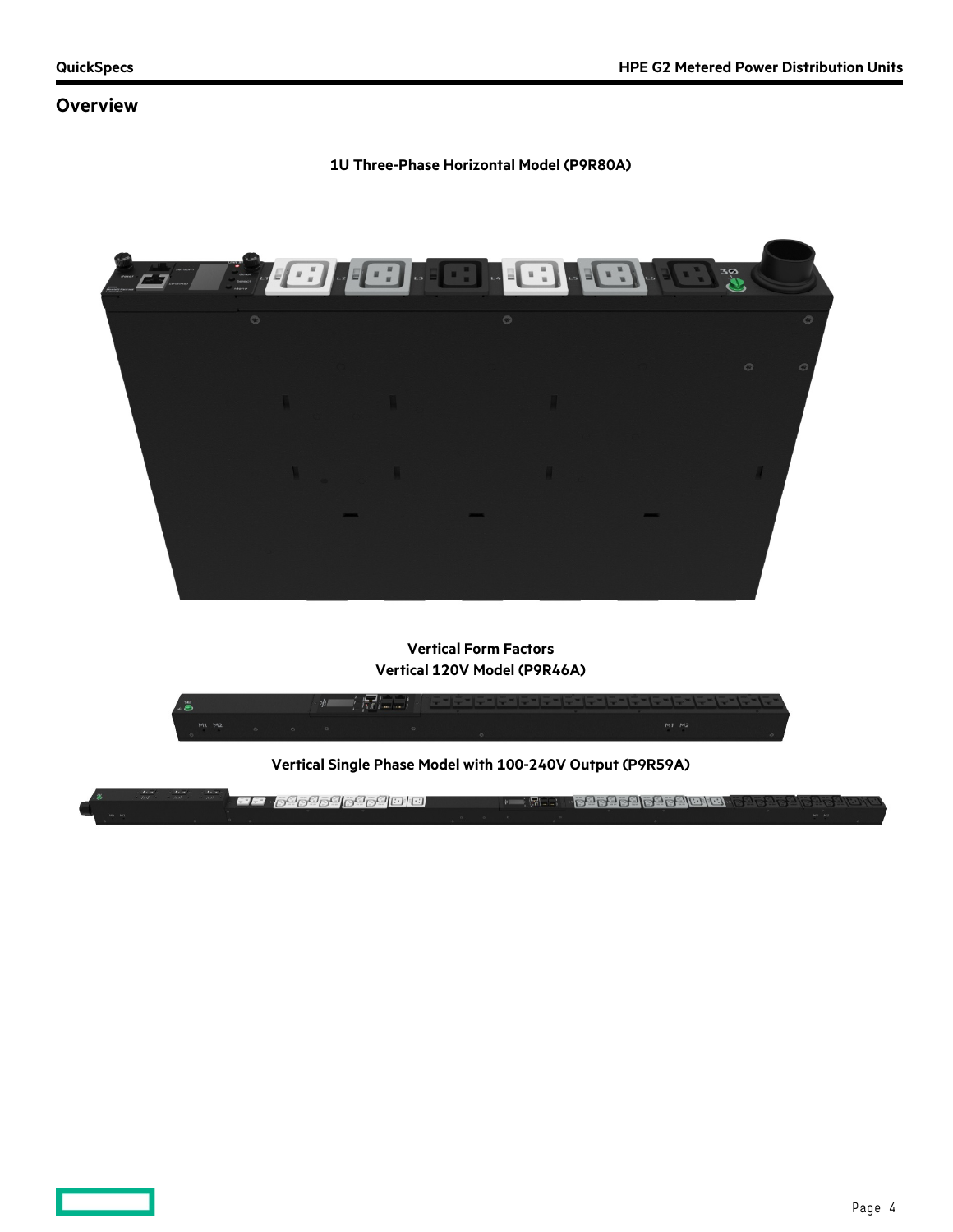## **Standard Features**

## **Power Meteringand Management**

- All G2 HPE Metered PDUs meet IEC 62053-21, Class 1 standards for ±1% or better accuracy in power metering of:
	- − Amperage
	- − Voltage
	- − Wattage
	- − Kilowatts per hour
	- An OLED display provides local monitoring and alert indications
- Remote PDU management and power monitoring supported through integrated web-based user interface, CLI, and third-party software applications supporting SNMP

## **Compatibility**

- Designed specifically for use with HPE rack enclosures, but compatible with most 3rd party IT racks
- Integrated web-based user interface compatible with IPv4/IPv6 and SNMPv1/SNMPv3

## **Usability**

- Wide range of mounting options including vertical, 1U/2U horizontal, and True 0U (between the RETMA rails) configurations
- Low-profile PDU form factors ensure integrity of rear-rack keep-out zone for IT maintenance
- Color-coded receptacles to easily distinguish between the different load segments/phases
- Integrated cord retention on all IEC C19 and C13 receptacles (does not require any additional brackets)
- Local and remote firmware updates

## **Security**

- Local and LDAP security with multiple access levels
- Support for HTTP, HTTPS, SSH protocols
- Configurable alarm thresholds for both power and environmental monitoring
- Optional dual-locking power cords securing both power connections

HPE G2 Metered PDUs support multiple features that are unique to HPE and help to provide the best user experience. Information on these features is summarized below with additional information found online in HPE G2 Metered PDU User's Guide.

## **Rated for High Operating Temperatures**

Increasing IT densities and escalating operating costs have created a need for rack infrastructure that can operate reliably at higher operating temperatures. HPE G2 PDUs have been designed with high temperature-rated premium components and construction that support increased reliability levels at elevated temperatures. HPE G2 PDUs are rated for operation in temperatures up to 60°C (or 140°F) in the rear of the rack.

## **IEC Locking Power Cords**

HPE G2 PDU models support optional IEC Locking Power Cords with an integrated locking technology on both ends of the cable. HPE Locking Power Cord are available for both C13/14 and C19/20 power receptacles in multiple cable length options, and can be purchased in single or six-pack kits. One IEC Locking Power Cord has been included with each PDU model that supports either a C13 and/or C19 outlet.

## **High-DensityVertical PDU Models**

High-density Vertical PDU models provide 24 outlets in a half-height (22U) form factor and 48 outlets in a full-height (42U) form factor. This density is achieved by placing the power receptacles on one side of the PDU and access to the circuit breakers on the opposite side without significantly impacting the height (profile) of the PDU. See the Model Matrix section for more information on high-density Vertical PDU models.

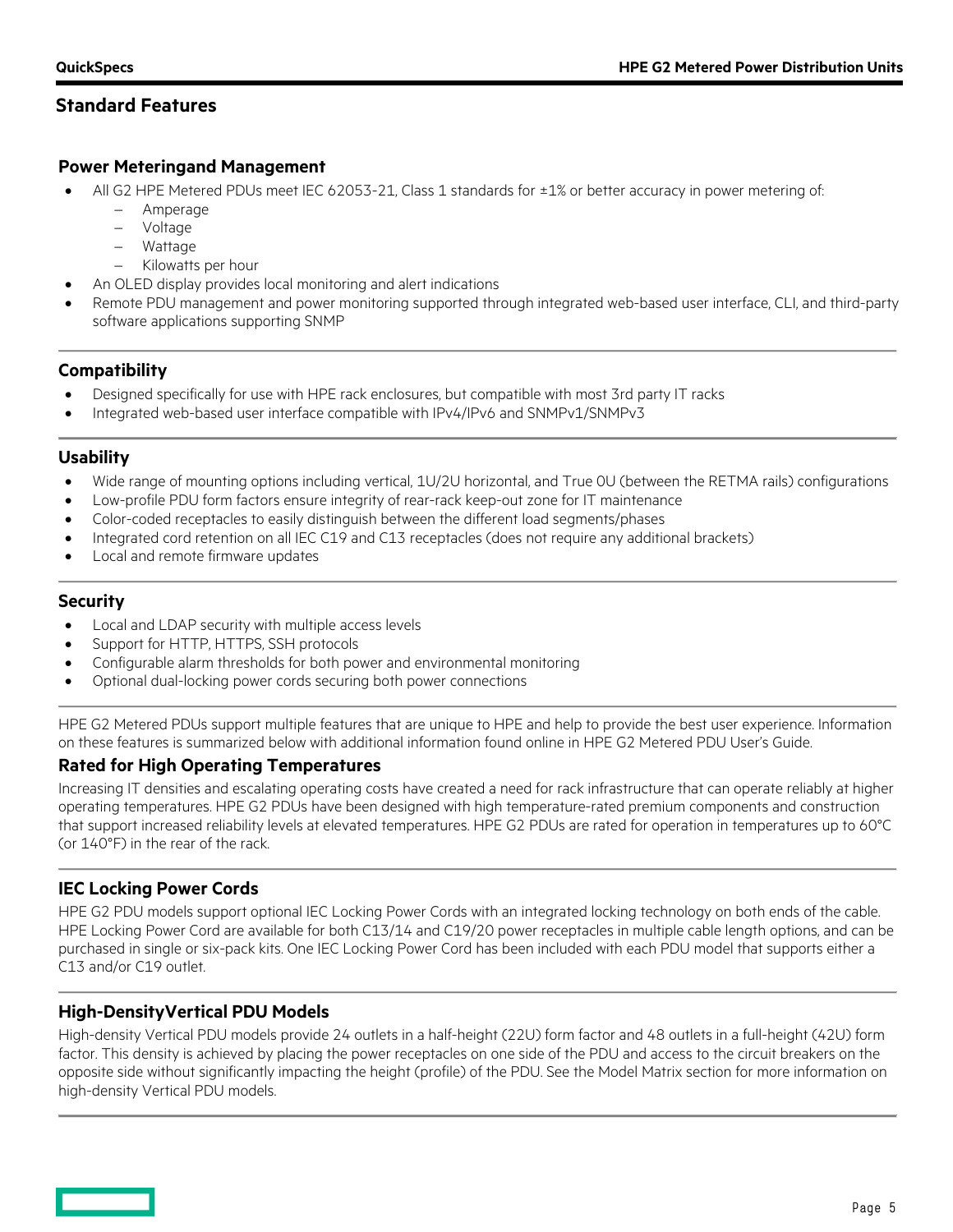## **Standard Features**

## **Color-Coded Outlets**

All HPE G2 PDU models now include color-coded outlets which are highly visible from the rear of the rack. The color-coding helps to easily and clearly identify outlets to simplify cabling and power phase balancing when configuring your IT equipment.

#### **1Gb Ethernet Support**

HPE is the first IT solutions company to standardize on 1Gb Ethernet for PDU network connectivity. This eliminates the need to maintain older switching solutions needed for the 10/100 connectivity provided by most other PDU manufacturers.

#### **Environmental Sensors**

HPE G2 Metered PDU models include two environmental sensor ports (can be upgraded to six ports with the addition of up to two G2 PDU Sensor Port Hubs) that can monitor and record up to eight sensor measurements. Multiple senor options are available providing the ability to monitor temperature, humidity, water leakage, and intrusion for each rack. Please review the Related Options section for a list of the options available.

## **Flexible Mounting**

Most vertical HPE G2 PDU models support mounting on the back and both sides of the PDU using a button and keyhole mounting system for easy drop-in installation. This provides a flexible mounting capability that allows power cables to be configured toward the front, middle, or rear of the rack, allowing users to customize their cable management strategy specifically for each rack.

## **True 0U Mounting**

HPE Horizontal PDUs have a unique design specifically for data center customers who want to maximize space efficiencies in the rack. All HPE 1U Horizontal PDUs can be installed in any U position in your rack or can be installed in the 0U space between the RETMA rails on HPE Advanced and Enterprise Series racks (see figure below).

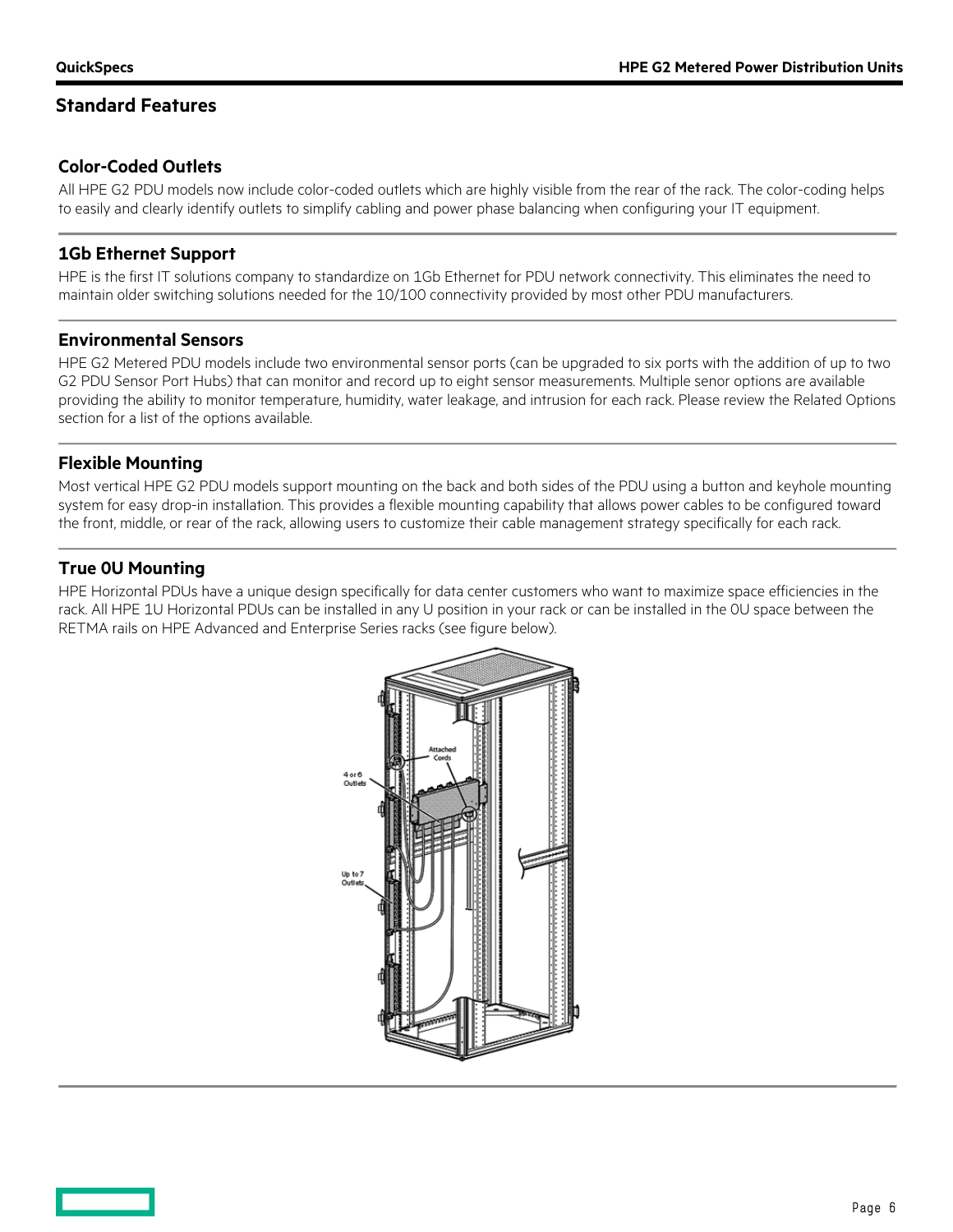## **Standard Features**

## **HPE PDU Extension Bar Options**

HPE PDU extension bar options help expand the availability of power in the rear of the rack. Each extension bar includes a locking input power cord that connects to the PDU and supports HPE's new IEC Locking Power Cords for C13/C14 and C19/C20 outlets. HPE PDU extension bars can be added to Horizontal and Vertical PDU models, with available C19 outlets, to add additional power outlets and expand access to power in the back of the rack when needed. Extension Bars mount directly to the frame of the rack in multiple locations allowing you the flexibility of placing access to power where it is needed most (see figure above). Multiple extension bar options are available to help you customize the outlet configurations you require extension bars are also compatible with previous generation PDU models that offer C20 outlets (locking feature only supported on new G2 PDU models). See the Related Options section for more information on G2 Extension Bar models.

## **3-Year Warranty**

HPE G2 Metered PDU models are supported with a 3-year warranty. Additionally, the HPE Foundation Care Extension program provides additional support and services for your PDU models when purchased with HPE servers, storage, and networking solutions at no additional charge.

Additional information regarding worldwide limited warranty and technical support is available at: **<http://h17007.www1.hpe.com/us/en/enterprise/servers/warranty/index.aspx#.V-10xE3rvbq>**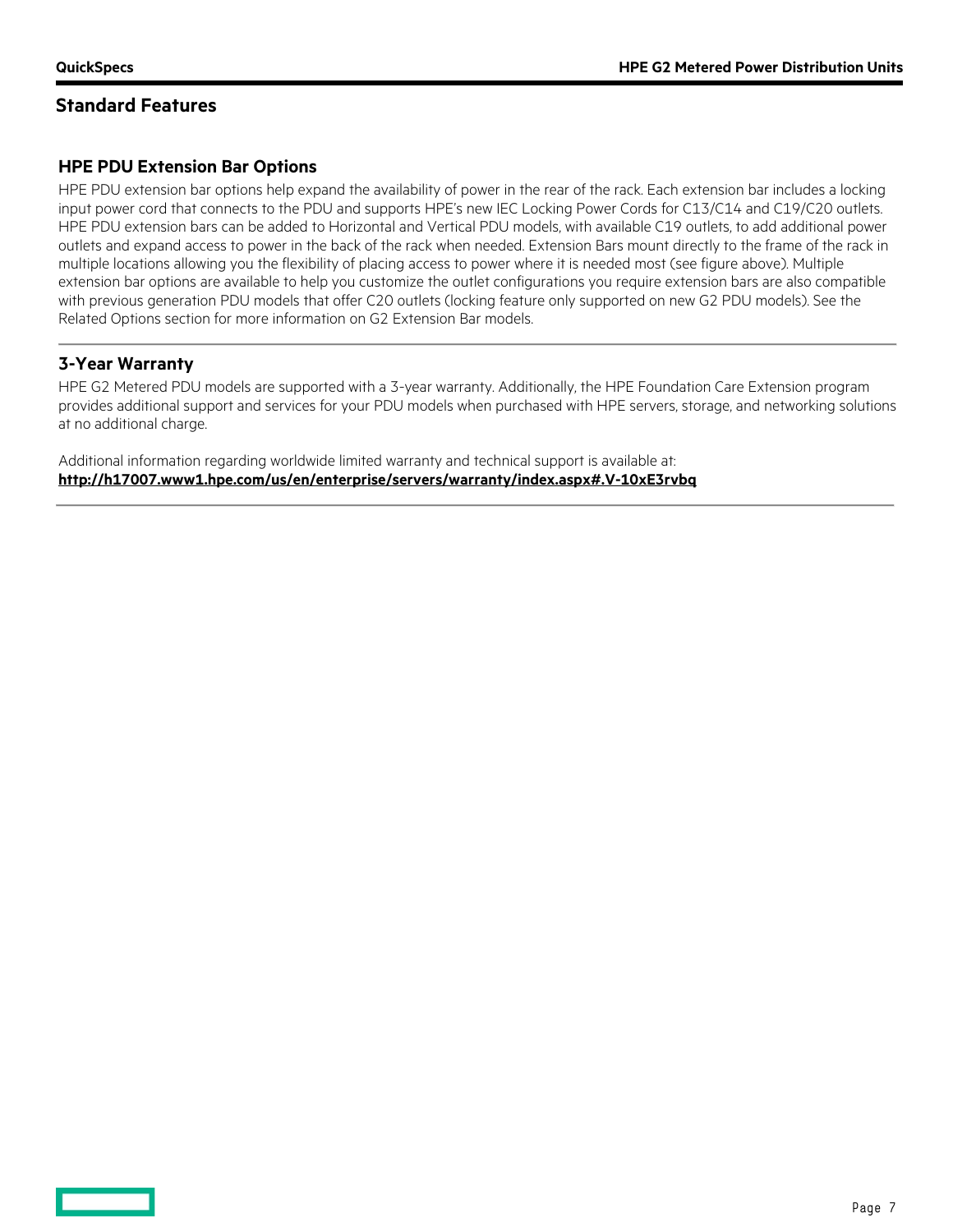## **Service and Support**

## **HPE Pointnext - Service and Support**

**Get the most from your HPE Products.** Get the expertise you need at every step of your IT journey with **[HPE Pointnext Se](https://www.hpe.com/us/en/services.html)rvices**. We help you lower your risks and overall costs using automation and methodologies that have been tested and refined by HPE experts through thousands of deployments globally. HPE Pointnext **[Advisory Services](https://www.hpe.com/us/en/services/consulting.html)**, focus on your business outcomes and goals, partnering with you to design your transformation and build a roadmap tuned to your unique

challenges. Our **[Professional](https://h20195.www2.hpe.com/v2/Getdocument.aspx?docname=a00059438enw)** and **[Operational Services](https://www.hpe.com/us/en/services/operational.html)** can be leveraged to speed up time-to-production, boost performance and accelerate your business. HPE Pointnext specializes in flawless and on-time implementation, on-budget execution, and creative configurations that get the most out of software and hardware alike.

## **Consume IT on your terms**

**[HPE GreenLake](https://www.hpe.com/GreenLake)** brings the cloud experience directly to your apps and data wherever they are—the edge, colocations, or your data center. It delivers cloud services for on-premises IT infrastructure specifically tailored to your most demanding workloads. With a payper-use, scalable, point-and-click self-service experience that is managed for you, HPE GreenLake accelerates digital transformation in a distributed, edge-to-cloud world.

- Get faster time to market
- Save on TCO, align costs to business
- Scale quickly, meet unpredictable demand
- Simplify IT operations across your data centers and clouds

#### **Managed services to run your IT operations**

**HPE GreenLake [Management Services](https://www.hpe.com/us/en/services/remote-infrastructure-monitoring.html)** provides services that monitor, operate, and optimize your infrastructure and applications, delivered consistently and globally to give you unified control and let you focus on innovation.

## **Recommended Services**

#### **HPE Pointnext Tech Care.**

HPE Pointnext Tech Care is the new operational service experience for HPE products. Tech Care goes beyond traditional support by providing access to product specific experts, an AI driven digital experience, and general technical guidance to not only reduce risk but constantly search for ways to do things better. HPE Pointnext Tech Care has been reimagined from the ground up to support a customer-centric, AI driven, and digitally enabled customer experience to move your business forward. HPE Pointnext Tech Care is available in three response levels. Basic, which provides 9x5 business hour availability and a 2 hour response time. Essential which provides a 15 minute response time 24x7 for most enterprise level customers, and Critical which includes a 6 hour repair commitment where available and outage management response for severity 1 incidents.

#### **<https://www.hpe.com/services/techcare>**

## **HPE Pointnext Complete Care**

HPE Pointnext Complete Care is a modular, edge-to-cloud IT environment service that provides a holistic approach to optimizing your entire IT environment and achieving agreed upon IT outcomes and business goals through a personalized and customer-centric experience. All delivered by an assigned team of HPE Pointnext Services experts. HPE Pointnext Complete Care provides:

- A complete coverage approach -- edge to cloud
- An assigned HPE team
- Modular and fully personalized engagement
- Enhanced Incident Management experience with priority access
- Digitally enabled and AI driven customer experience

#### **<https://www.hpe.com/services/completecare>**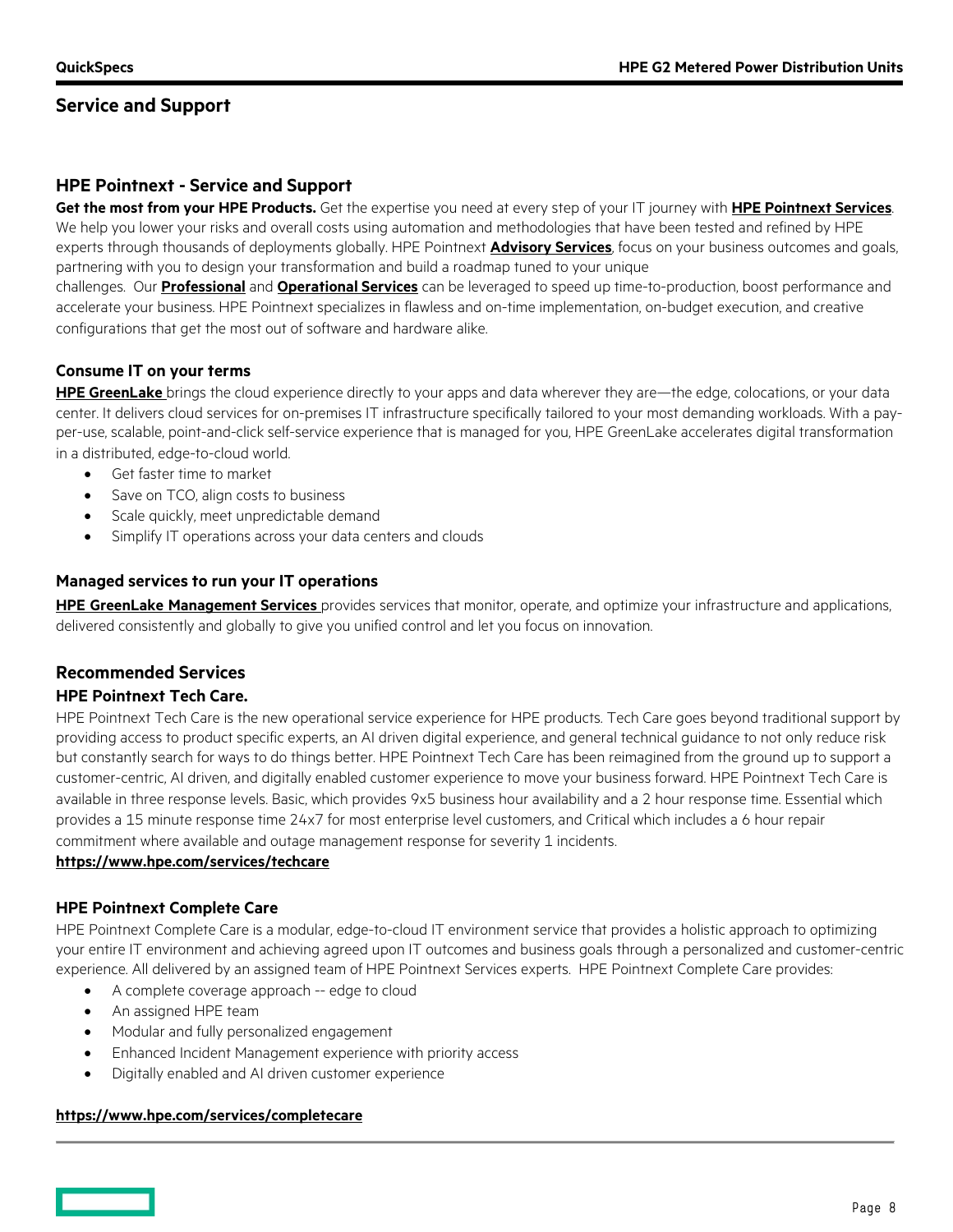## **Service and Support**

## **Other related Services**

## **HPE Server Hardware Installation**

Provides for the basic hardware installation of HPE branded servers, storage devices and networking options to assist you in bringing your new hardware into operation in a timely and professional manner.

**<https://h20195.www2.hpe.com/v2/Getdocument.aspx?docname=5981-9356enw>**

#### **HPE Installation and Startup Service**

Provides for the installation of your HPE hardware according to product specifications including options. The HPE service delivery technician will connect the product to a LAN as appropriate and enable remote support to allow for automatic case creation for hardware failures. Installation and start up services also includes the installation of one supported operating system type (Windows® or Linux).

## **DC for Hyperscale**

Datacenter Care for Hyperscale is available for Service Providers and HPC customers who use a scale out approach to computing with a high volume homogenous infrastructure and resilient architecture can take advantage of this environment support tailored to their operating model.

## **HPE Factory Express for Servers and storage**

HPE Factory Express offers configuration, customization, integration and deployment services for HPE servers and storage products. Customers can choose how their factory solutions are built, tested, integrated, shipped and deployed.

Factory Express offers service packages for simple configuration, racking, installation, complex configuration and design services as well as individual factory services, such as image loading, asset tagging, and custom packaging. HPE products supported through Factory Express include a wide array of servers and storage: HPE Integrity, HPE ProLiant, HPE Apollo, HPE ProLiant Server Blades, HPE BladeSystem, HPE 9000 servers as well as the MSAxxxx3PAR suite, XP, rackable tape libraries and configurable network switches.

## **HPE Service Credits**

HPE Service Credits offers flexible services and technical skills to meet your changing IT demands. With a menu of service that is tailored to suit your needs, you get additional resources and specialist skills to help you maintain peak performance of your IT. Offered as annual credits, you can plan your budgets while proactively responding to your dynamic business.

## **HPE Education Services**

Keep your IT staff trained making sure they have the right skills to deliver on your business outcomes. Book on a class today and learn how to get the most from your technology investment. **<http://www.hpe.com/ww/learn>**

## **HPE Support Center**

The HPE Support Center is a personalized online support portal with access to information, tools and experts to support HPE business products. Submit support cases online, chat with HPE experts, access support resources or collaborate with peers.

## Learn more **<http://www.hpe.com/support/hpesc>**.

The HPE Support Center Mobile App\* allows you to resolve issues yourself or quickly connect to an agent for live support. Now, you can get access to personalized IT support anywhere, anytime.

HPE Insight Remote Support and HPE Support Center are available at no additional cost with a HPE warranty, HPE Support Service or HPE contractual support agreement.

**Notes:** \*HPE Support Center Mobile App is subject to local availability.

#### For more information: **<http://www.hpe.com/services>**.

Warranty and Support Services will extend to include HPE options configured with your server or storage device. The price of support service is not impacted by configuration details. HPE sourced options that are compatible with your product will be covered under your server support at the same level of coverage allowing you to upgrade freely. Installation for HPE options is available as needed. To keep support costs low for everyone, some high value options will require additional support. Additional support is only required on select high value workload accelerators, fibre switches, InfiniBand and UPS batteries over 12KVA. See the specific high value options that require additional support **[here](https://www.hpe.com/h20195/V2/GetPDF.aspx/4AA4-8876ENW.pdf)**.

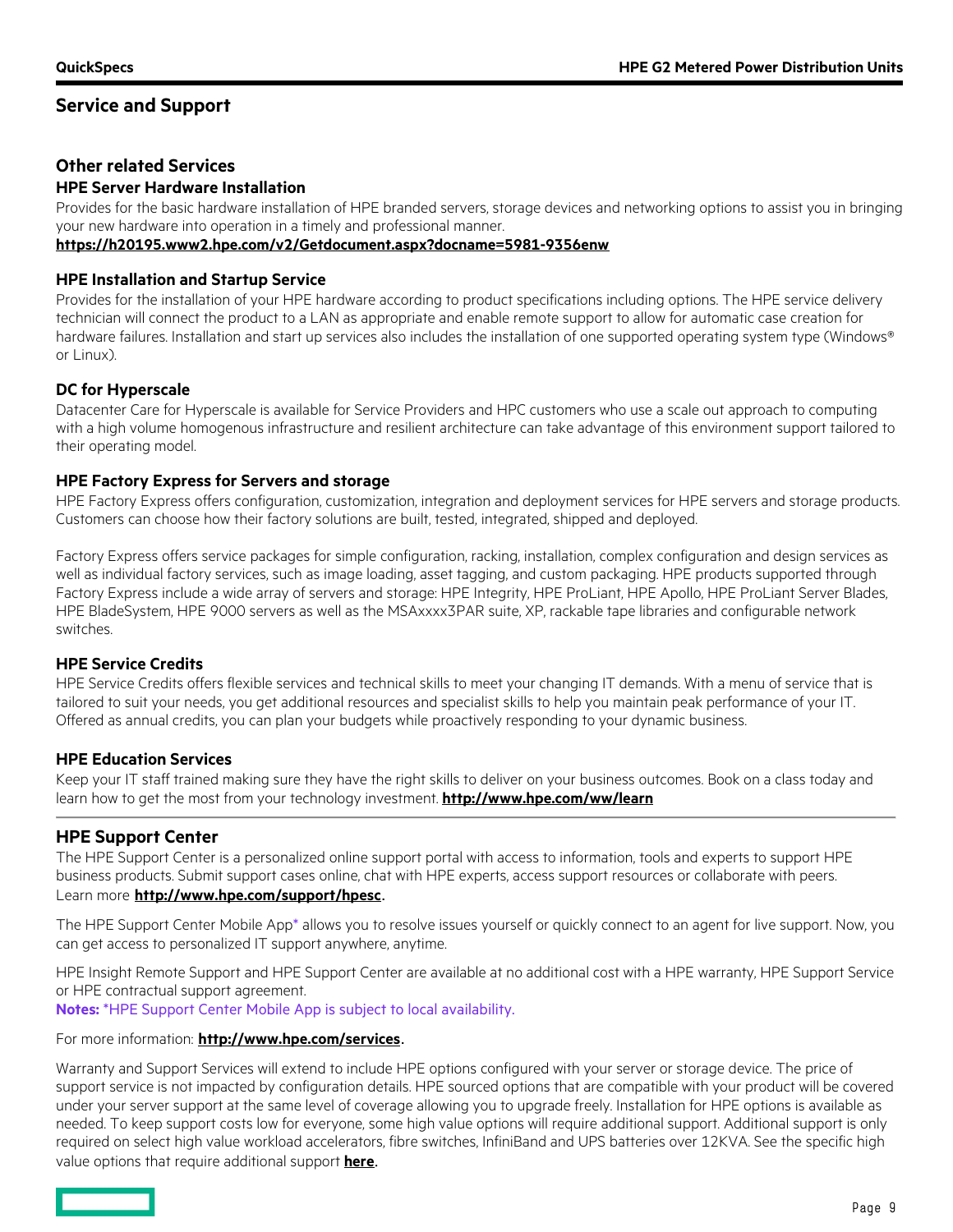# **Service and Support**

## **Parts and Materials**

Hewlett Packard Enterprise will provide HPE-supported replacement parts and materials necessary to maintain the covered hardware product in operating condition, including parts and materials for available and recommended engineering improvements.

Parts and components that have reached their maximum supported lifetime and/or the maximum usage limitations as set forth in the manufacturer's operating manual, product QuickSpecs, or the technical product data sheet will not be provided, repaired, or replaced as part of these services.

The defective media retention service feature option applies only to Disk or eligible SSD/Flash Drives replaced by Packard Enterprise due to malfunction.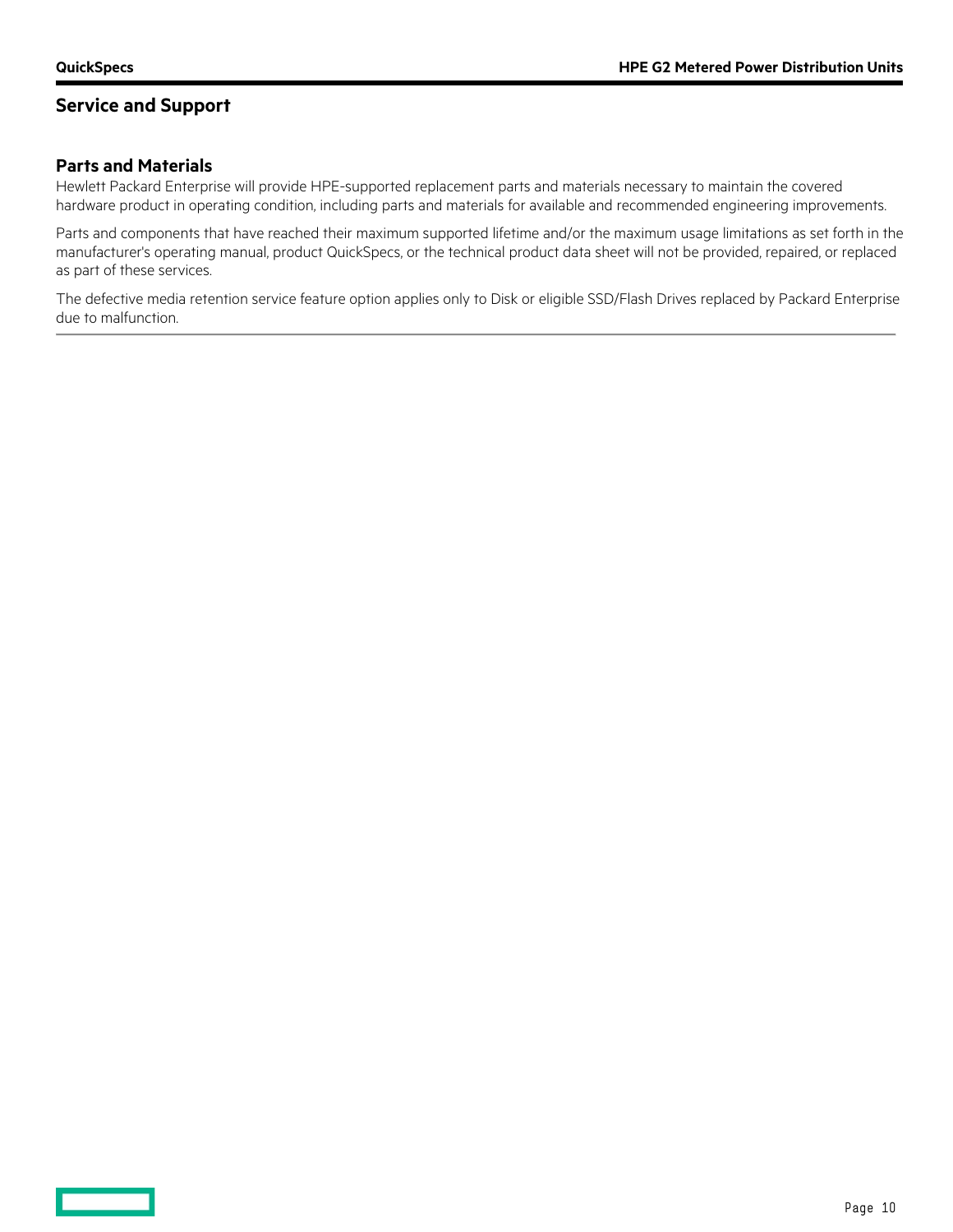# **Related Options**

# **Related Options**

## **Extension Bars**

| HPE G2 IEC C20 Input/(8) C13 Expansion Outlets/PDU Extension Bar Kit                                                 | P9Q66A |
|----------------------------------------------------------------------------------------------------------------------|--------|
| HPE G2 IEC C20 Input/(4) C13 (2) C19 Expansion Outlets/PDU Extension Bar Kit                                         | P9Q67A |
| HPE G2 IEC C20 Input/(7) 5-20R Expansion Outlets/PDU Extension Bar Kit                                               | P9Q68A |
| Notes: All kits include 2 extension bars with a locking C19 input power cord (1.8m).                                 |        |
| <b>IEC Locking Power Cords</b>                                                                                       |        |
| HPE C13 - C14 WW 250V 10Amp 0.7m Black Locking Power Cord                                                            | Q0P67A |
| HPE C13 - C14 WW 250V 10Amp 0.7m Black 6-pack Locking Power Cord                                                     | Q0Q02A |
| HPE C13 - C14 WW 250V 10Amp 1.4m Black Locking Power Cord                                                            | Q0P68A |
| HPE C13 - C14 WW 250V 10Amp 1.4m Black 6-pack Locking Power Cord                                                     | Q0Q03A |
| HPE C13 - C14 WW 250V 10Amp 2m Black Locking Power Cord                                                              | Q0P69A |
| HPE C13 - C14 WW 250V 10Amp 2m Black 6-pack Locking Power Cord                                                       | Q0Q04A |
| HPE C13 - C14 WW 250V 10Amp 3m Black Locking Power Cord                                                              | Q0P70A |
| HPE C13 - C14 WW 250V 10Amp 3m Black 6-pack Locking Power Cord                                                       | Q0Q05A |
| HPE C19 - C20 WW 250V 16Amp 0.7m Black Locking Power Cord                                                            | Q0R19A |
| HPE C19 - C20 WW 250V 16Amp 0.7m 6-pack Black Locking Power Cord                                                     | Q0R15A |
| HPE C19 - C20 WW 250V 16Amp 1.2m Black Locking Power Cord                                                            | Q0P71A |
| HPE C19 - C20 WW 250V 16Amp 1.2m 6-pack Black Locking Power Cord                                                     | Q0R16A |
| HPE C19 - C20 WW 250V 16Amp 2m Black Locking Power Cord                                                              | Q0P72A |
| HPE C19 - C20 WW 250V 16Amp 2m 6-pack Black Locking Power Cord                                                       | Q0R17A |
| HPE C19 - C20 WW 250V 16Amp 2.5m Black Locking Power Cord                                                            | Q0P73A |
| HPE C19 - C20 WW 250V 16Amp 2.5m 6-pack Black Locking Power Cord                                                     | Q0R18A |
| Notes: HPE Locking Power Cords are only supported on either C13/14 or C19/20 power receptacles using<br>HPE G2 PDUs. |        |
|                                                                                                                      |        |

## **IEC Standard Power Cords**

| HPE C13 - C14 WW 250V 10A Gray 0.7m Jumper Cord          | A0K03A     |
|----------------------------------------------------------|------------|
| HPE C13 - C14 WW 250V 10Amp 1.4m Jumper Cord             | 142257-006 |
| HPE C13 - C14 WW 250V 10Amp 2.0m Jumper Cord             | A0K02A     |
| HPE C13 - C14 WW 250V 10Amp Flint Gray 2.0m Jumper Cord  | AF573A     |
| HPE C13 - C14 WW 250V 10Amp 2.5m Jumper Cord             | 142257-002 |
| HPE C13 - C14 WW 250V 10Amp 3.0m Jumper Cord             | 142257-003 |
| HPE C20 - C13 WW 250V 15Amp 2.0m Jumper Cord             | AF590A     |
| HPE C19 - C20 WW 250V 16Amp Flint Gray 1.20m Jumper Cord | AF575A     |
| HPE C19 - C20 WW 250V 16Amp Flint Gray 2.0m Jumper Cord  | AF574A     |
| HPE C19 - C20 WW 250V 16Amp 2.5m Jumper Cord             | 295633-B22 |

# **Country-Specific Power Cords**

| HPE C13 - Nema 5-15P US/CA 110V 10Amp 1.83m Power Cord              | AF556A |
|---------------------------------------------------------------------|--------|
| HPE C19 - Nema L6-20P NA/JP 250V 20Amp High Voltage 3.6m Power Cord | AF593A |
| HPE C19 - GB-1002 CN 250V 16Amp 2.5m Power Cord                     | AF584A |
| HPE C19 - CEE-VII EU 250V 16Amp 3.6m Power Cord                     | AF576A |
| HPE 240 VAC 4.5M Unterminated End NA Power Cord                     | F7806A |

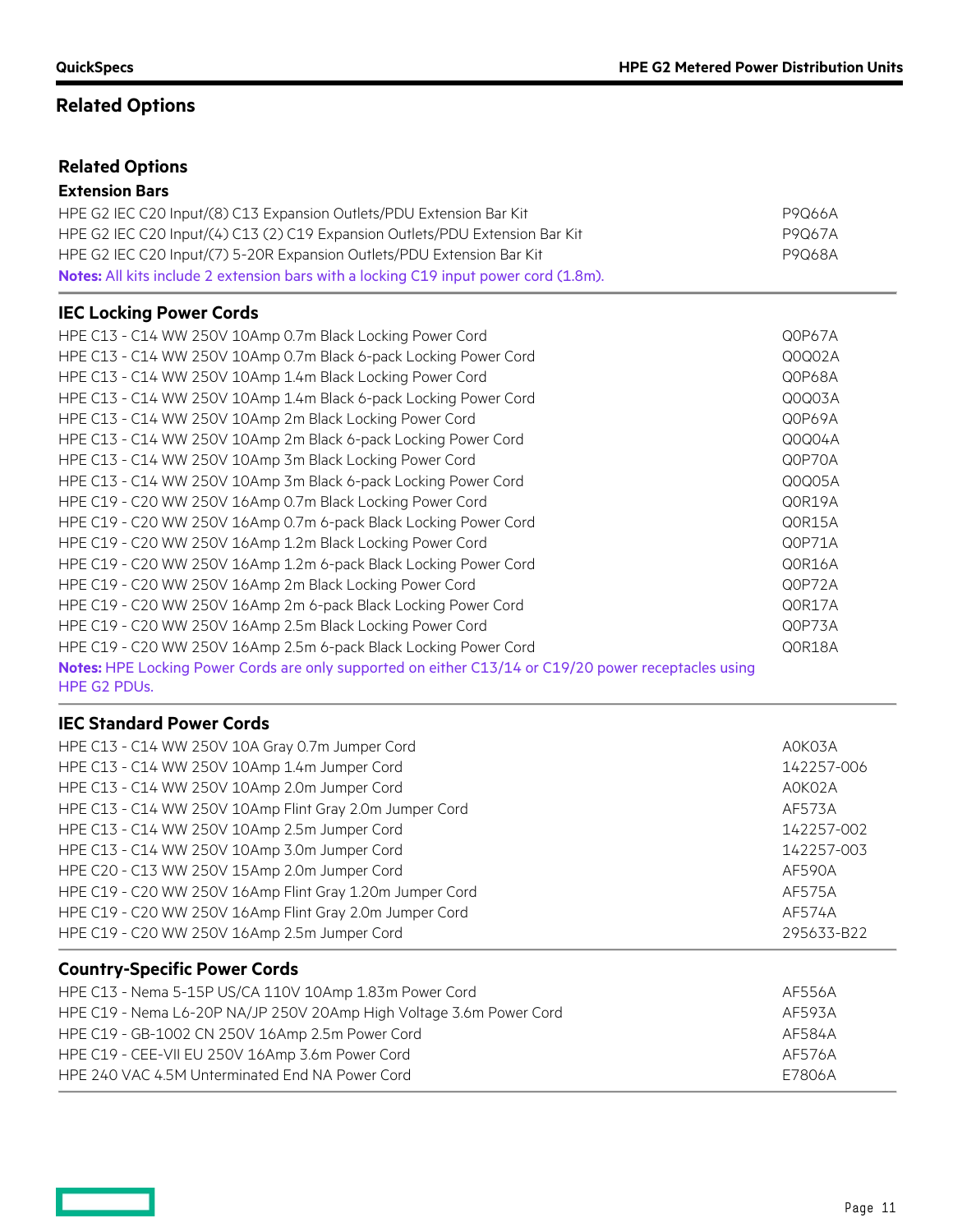# **Related Options**

## **HPE Mounting Brackets**

HPE Vertical PDU 10K G2 Mounting Kit H6L32A **Notes:** This kit allows for vertical HPE G2 PDU models to be mounted in HPE 10000 G2 series racks and in the HPE Standard Series rack.

## **Environmental Sensors**

HPE G2 Metered PDUs include 2 physical sensor ports and can monitor and record up to eight sensor measurements. Data collected by each sensor can be viewed and managed through the integrated graphical user interface (GUI), or by third-party applications that communicate through SNMP or through a Redfish supported API. Consult the HPE G2 Metered PDU User Guide for more information on use with third-party software applications.

| HPE G2 PDU Environmental Temperature Sensor                                                                                                                                                                                                                            | P9T00A        |
|------------------------------------------------------------------------------------------------------------------------------------------------------------------------------------------------------------------------------------------------------------------------|---------------|
| Notes: Requires one input port and monitor/records one sensor measurement.                                                                                                                                                                                             |               |
| HPE G2 PDU Environmental Temperature and Humidity Sensor                                                                                                                                                                                                               | <b>P9T01A</b> |
| Notes: Requires one input port and monitors/records two sensor measurements                                                                                                                                                                                            |               |
| HPE G2 PDU Environmental 3 Temperature and 1 Humidty Sensor                                                                                                                                                                                                            | <b>P9T02A</b> |
| <b>Notes:</b> Requires one input port and monitors/records four sensor measurements.                                                                                                                                                                                   |               |
| HPE G2 PDU Open Door Sensor                                                                                                                                                                                                                                            | <b>P9T03A</b> |
| Notes: Requires two input ports and monitors/records two sensor measurements.                                                                                                                                                                                          |               |
| HPE G2 PDU Leak Detection Sensor                                                                                                                                                                                                                                       | <b>P9T04A</b> |
| Notes: Requires one input port and monitors/records one sensor measurement. Kit covers up to six linear<br>meters and can be expanded to cover up to thirty linear meters with the addition of up to four HPE G2 PDU<br>Leak Detection Sensor Extension Kits (P9T08A). |               |
| HPE G2 PDU Sensor Port Hub                                                                                                                                                                                                                                             | P9T07A        |
| Notes: This is an adapter that expands a single physical sensor port into three physical sensor ports                                                                                                                                                                  |               |
| HPE G2 PDU Leak Detection Sensor Extension Kit                                                                                                                                                                                                                         | <b>P9T08A</b> |
| Notes: Leak Detection Sensor (P9T04A) must be purchased separately to use in conjunction with this kit. Up<br>to four Extension Kits can be added to a single Leak Detection Sensor to cover up to a maximum of thirty<br>linear meters.                               |               |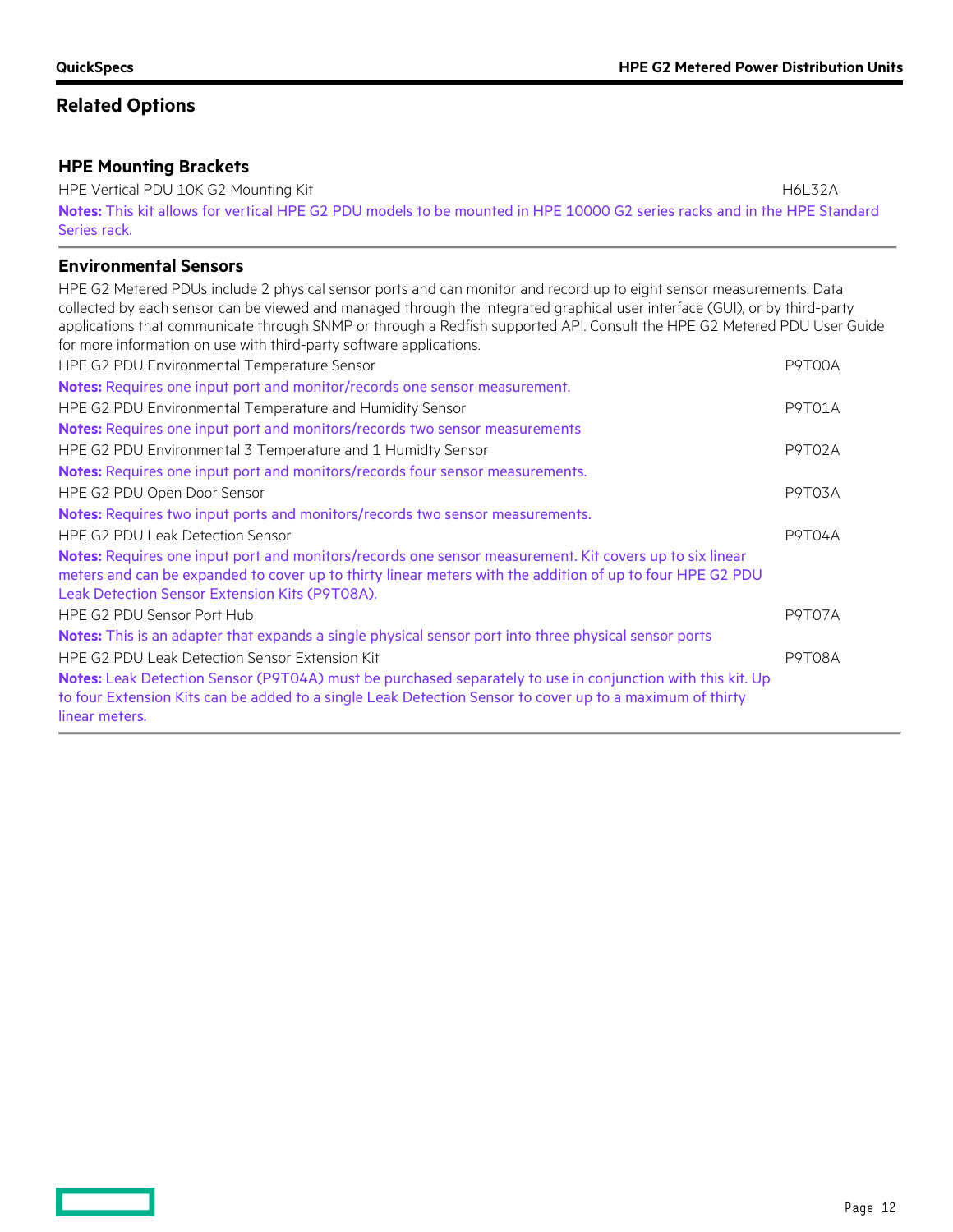**Contract** 

# **Technical Specifications**

|               | Mounting options for Horizontal 1U and 2U PDU models                                         |                              |                            |                                      |                          |                                  |                                  |  |
|---------------|----------------------------------------------------------------------------------------------|------------------------------|----------------------------|--------------------------------------|--------------------------|----------------------------------|----------------------------------|--|
| <b>Model</b>  | WxHxD<br>(inches)                                                                            | <b>Unit Weight</b><br>(lbs.) | <b>U Height</b>            | <b>Horizontal</b><br><b>Mounting</b> |                          |                                  | <b>True OU Mounting</b>          |  |
| <b>P9R45A</b> | 17.461 x 1.713 x 10.62                                                                       | 8.4                          | 1U                         | $\checkmark$                         |                          | $\checkmark$                     |                                  |  |
| <b>P9R49A</b> | 17.461 x 3.425 x 10.62                                                                       | 14.2                         | 2U                         | $\checkmark$                         |                          | $\overline{\phantom{a}}$         |                                  |  |
| <b>P9R50A</b> | 17.461 x 1.713 x 10.62                                                                       | 8.6                          | 1U                         | $\overline{\checkmark}$              |                          | $\checkmark$                     |                                  |  |
| <b>P9R51A</b> | 17.461 x 1.713 x 10.62                                                                       | 15.5                         | 1U                         | $\checkmark$                         |                          | $\checkmark$                     |                                  |  |
| <b>P9R52A</b> | 17.461 x 3.425 x 10.62                                                                       | 14.5                         | 2U                         | $\checkmark$                         |                          | $\overline{\phantom{a}}$         |                                  |  |
| <b>P9R54A</b> | 17.461 x 1.713 x 10.62                                                                       | 12.3                         | 1U                         | $\checkmark$                         |                          | $\checkmark$                     |                                  |  |
| <b>P9R55A</b> | 17.461 x 3.425 x 10.62                                                                       | 13.8                         | 2U                         | $\checkmark$                         |                          | $\overline{\phantom{a}}$         |                                  |  |
| <b>P9R77A</b> | 17.461 x 1.713 x 10.62                                                                       | 16.5                         | 1U                         | $\checkmark$                         |                          | $\checkmark$                     |                                  |  |
| <b>P9R78A</b> | 17.461 x 1.713 x 10.62                                                                       | 16.0                         | 1U                         | $\checkmark$                         |                          | $\checkmark$                     |                                  |  |
| P9R79A        | 17.461 x 1.713 x 10.62                                                                       | 12.0                         | 1U                         | $\checkmark$                         |                          | $\checkmark$                     |                                  |  |
| <b>P9R80A</b> | 17.461 x 1.713 x 10.62                                                                       | 22.9                         | 1U                         | $\checkmark$                         |                          | $\checkmark$                     |                                  |  |
| <b>P9R81A</b> | 17.461 x 1.713 x 10.62                                                                       | 15.5                         | 1U                         | $\checkmark$                         |                          | $\checkmark$                     |                                  |  |
|               | Mounting options for Vertical PDU models in HPE Advanced and Enterprise racks (1075mm depth) |                              |                            |                                      |                          |                                  |                                  |  |
| <b>Model</b>  | WxHxD                                                                                        | <b>Unit Weight</b>           | <b>Vertical Height</b>     | <b>Maximum PDUs per Side of Rack</b> |                          |                                  |                                  |  |
|               | (inches)                                                                                     | (lbs.)                       |                            | <b>22U</b>                           | 36U                      | <b>42U</b>                       | 48U                              |  |
| <b>P9R46A</b> | 2.047 x 32.165 x 2.087                                                                       | 8.3                          | Half-Height                | $\overline{2}$                       | $\overline{2}$           | $\overline{4}$                   | 4                                |  |
| <b>P9R48A</b> | 2.047 x 58.661 x 2.087                                                                       | 14.1                         | Mid-Height                 |                                      | $\overline{2}$           | $\overline{2}$                   | $\overline{2}$                   |  |
| <b>P9R53A</b> | 2.047 x 68.898 x 2.087                                                                       |                              |                            |                                      |                          |                                  |                                  |  |
|               |                                                                                              | 16.0                         | Full-Height                | $\overline{\phantom{a}}$             |                          | $\overline{2}$                   | $\overline{2}$                   |  |
| <b>P9R56A</b> | 2.047 x 68.898 x 2.087                                                                       | 14.4                         | Full-Height                | $\sim$                               | $\overline{\phantom{m}}$ | $\overline{2}$                   | $\overline{2}$                   |  |
| <b>P9R57A</b> | 2.047 x 68.898 x 2.953                                                                       | 17.6                         | Full-Height                | $\overline{\phantom{a}}$             | $\overline{\phantom{0}}$ | $\overline{2}$                   | $\overline{2}$                   |  |
| <b>P9R58A</b> | 2.047 x 58.661 x 2.953                                                                       | 14.5                         | Mid-Height                 | $\overline{\phantom{a}}$             | 2                        | $\overline{2}$                   | $\overline{2}$                   |  |
| P9R59A        | 2.047 x 68.898 x 2.953                                                                       | 17.2                         | Full-Height                | $\overline{\phantom{a}}$             | $\overline{\phantom{a}}$ | $\overline{2}$                   | $\overline{2}$                   |  |
| <b>P9R60A</b> | 2.047 x 68.898 x 2.953                                                                       | 18.0                         | Full-Height                | $\overline{\phantom{a}}$             | $\qquad \qquad -$        | $\overline{2}$                   | $\overline{2}$                   |  |
| P9R61A        | 2.047 x 68.898 x 2.087                                                                       | 12.5                         | Full-Height                | $\overline{\phantom{a}}$             | $\overline{\phantom{m}}$ | $\overline{2}$                   | $\overline{2}$                   |  |
| P9R82A*       | 2.047 x 36.024 x 4.409                                                                       | 23.8                         | Half-Height                | $\mathbf{1}$                         | 1                        | $\overline{2}$                   | $\overline{2}$                   |  |
| P9R83A*       | 2.047 x 71.654 x 4.409                                                                       | 31.0                         | Full-Height                | $\bar{\phantom{a}}$                  | $\equiv$                 | $\mathbf 1$                      | $\mathbf{1}$                     |  |
| P9R84A*       | 2.047 x 36.024 x 4.409                                                                       | 14.2                         | Half-Height                | 1                                    | 1                        | $\overline{2}$                   | $\overline{2}$                   |  |
| P9R85A*       | 2.047 x 71.654 x 4.409                                                                       | 23.6                         | Full-Height                | $\overline{\phantom{a}}$             | $\overline{\phantom{a}}$ | $\mathbf 1$                      | $\mathbf 1$                      |  |
| <b>P9R86A</b> | 2.047 x 68.898 x 2.953                                                                       | 24.8<br>16.2                 | Full-Height<br>Full-Height | $\overline{\phantom{a}}$             | $\overline{\phantom{0}}$ | $\overline{2}$<br>$\overline{2}$ | $\overline{2}$<br>$\overline{2}$ |  |

**Notes:\*HPE high density model mounts on its side with outlets facing the back of the rack**

**Notes:** HPE G2 Advanced and Enterprise 1200mm deep racks include an extra set (2) of PDU trays in the rear of the rack enabling support of up to 2x the number of PDUs listed above for 1075mm deep racks.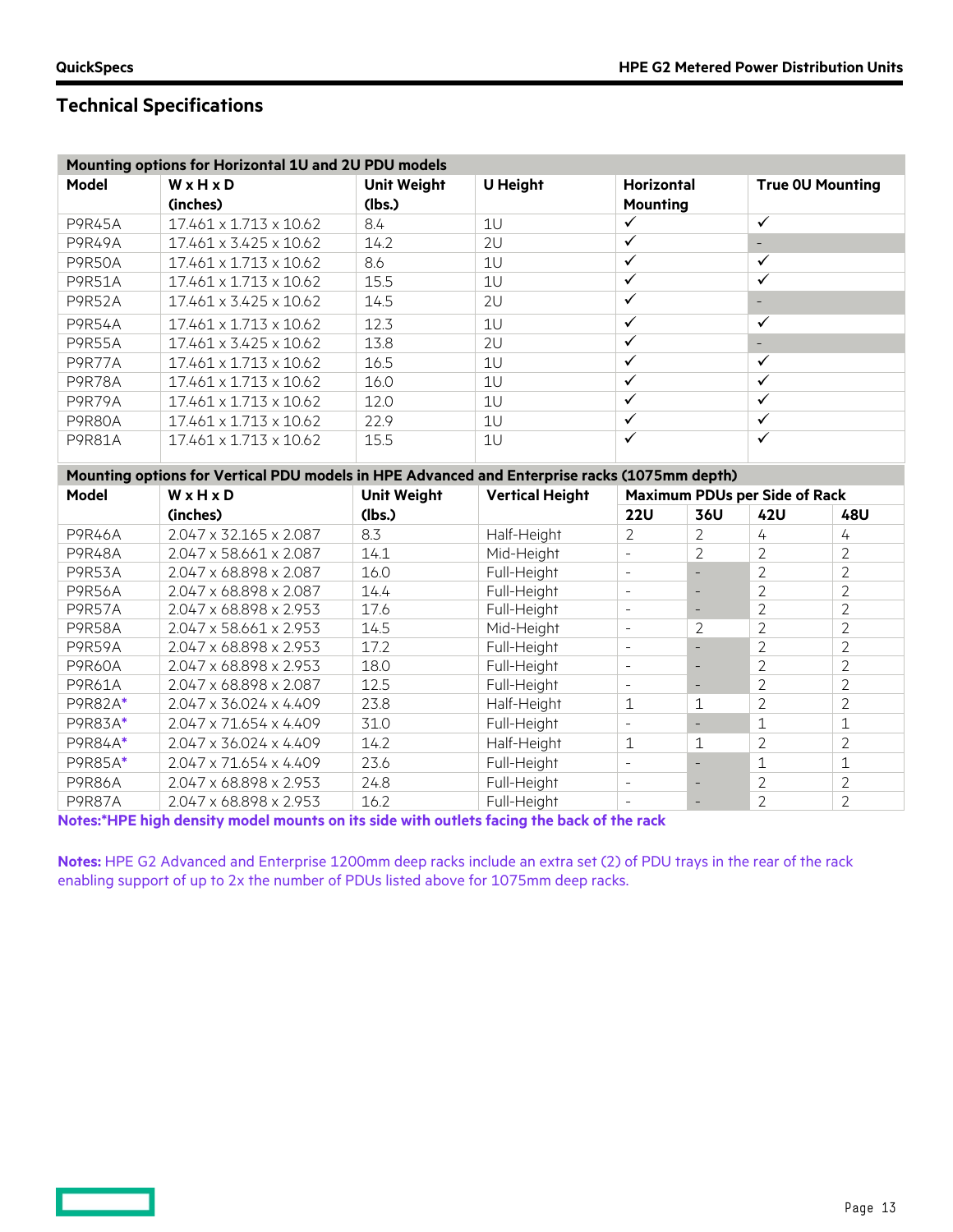$\equiv$   $\equiv$ 

# **Technical Specifications**

| Model         | <b>Region</b> | Phase & Input  | Input          | <b>Circuit</b>  | <b>Input Plug</b>     | <b>Input Cord</b> |
|---------------|---------------|----------------|----------------|-----------------|-----------------------|-------------------|
|               |               | Voltage        | <b>Circuit</b> | <b>Breakers</b> | <b>Type</b>           | Length            |
| <b>P9R45A</b> | NA/JP         | 1-ph, 120V     | 16A            | none            | C <sub>20</sub> Inlet | 12' (detachable)  |
| <b>P9R46A</b> | NA/JP         | 1-ph, 120V     | 16A            | none            | C20 Inlet             | 12' (detachable)  |
| P9R48A        | NA/JP         | 1-ph, 120V     | 24A            | (2) 1-pole, 20A | L5-30P                | 10'               |
| <b>P9R49A</b> | NA/JP         | 1-ph, 120V     | 24A            | (2) 1-pole, 20A | L5-30P                | 12'               |
| <b>P9R50A</b> | <b>WW</b>     | 1-ph, 100-240V | 16A            | none            | C20 Inlet             | Cord Not Included |
| <b>P9R51A</b> | NA/JP         | 1-ph, 208V     | 24A            | (2) 2-pole 20A  | L6-30P                | 12'               |
| <b>P9R52A</b> | NA/JP         | 1-ph, 208V     | 24A            | (2) 2-pole 20A  | L6-30P                | 12'               |
| <b>P9R53A</b> | NA/JP         | 1-ph, 208V     | 24A            | (2) 2-pole 20A  | L6-30P                | 10'               |
| <b>P9R54A</b> | <b>INTL</b>   | 1-ph, 230V     | 32A            | (2) 1-pole, 16A | IEC 32A, 1ph          | 12'               |
| <b>P9R55A</b> | <b>INTL</b>   | 1-ph, 230V     | 32A            | (2) 1-pole, 16A | IEC 32A, 1ph          | 12'               |
| <b>P9R56A</b> | <b>INTL</b>   | 1-ph, 230V     | 32A            | (2) 1-pole, 16A | IEC 32A, 1ph          | 10'               |
| <b>P9R57A</b> | NA/JP         | 1-ph, 208V     | 40A            | (3) 2-pole 20A  | CS8265C               | 10'               |
| <b>P9R58A</b> | NA/JP         | 3-ph, 208V     | 24A            | (3) 2-pole 20A  | L15-30P               | 10'               |
| <b>P9R59A</b> | NA/JP         | 3-ph, 208V     | 24A            | (3) 2-pole 20A  | L21-30P               | 10'               |
| <b>P9R60A</b> | NA/JP         | 3-ph, 208V     | 35A            | (3) 2-pole 20A  | CS8365C               | 10'               |
| P9R61A        | <b>INTL</b>   | 3-ph, 400V     | 16A            | none            | IEC 16A, 3ph          | 10'               |
| <b>P9R77A</b> | NA/JP         | 1-ph, 208V     | 40A            | (3) 2-pole 20A  | CS8265C               | 12'               |
| <b>P9R78A</b> | NA/JP         | 3-ph, 208V     | 24A            | (3) 2-pole 20A  | L15-30P               | 12'               |
| P9R79A        | <b>INTL</b>   | 3-ph, 400V     | 16A            | none            | IEC 16A, 3ph          | 12'               |
| <b>P9R80A</b> | NA/JP         | 3-ph, 208V     | 48A            | (6) 2-pole 20A  | IEC 60A, 3ph          | 12'               |
| <b>P9R81A</b> | <b>INTL</b>   | 3-ph, 400V     | 32A            | (6) 1-pole, 16A | IEC 32A, 3ph          | 12'               |
| <b>P9R82A</b> | NA/JP         | 3-ph, 208V     | 48A            | (6) 2-pole 20A  | IEC 60A, 3ph          | 10'               |
| <b>P9R83A</b> | NA/JP         | 3-ph, 208V     | 48A            | (6) 2-pole 20A  | IEC 60A, 3ph          | 10'               |
| <b>P9R84A</b> | <b>INTL</b>   | 3-ph, 400V     | 32A            | (6) 1-pole, 16A | IEC 32A, 3ph          | 10'               |
| <b>P9R85A</b> | <b>INTL</b>   | 3-ph, 400V     | 32A            | (6) 1-pole, 16A | IEC 32A, 3ph          | 10'               |
| <b>P9R86A</b> | NA/JP         | 3-ph, 208V     | 48A            | (6) 2-pole 20A  | IEC 60A, 3ph          | 10'               |
| <b>P9R87A</b> | <b>INTL</b>   | 3-ph, 400V     | 32A            | (6) 1-pole, 16A | IEC 32A, 3ph          | 10'               |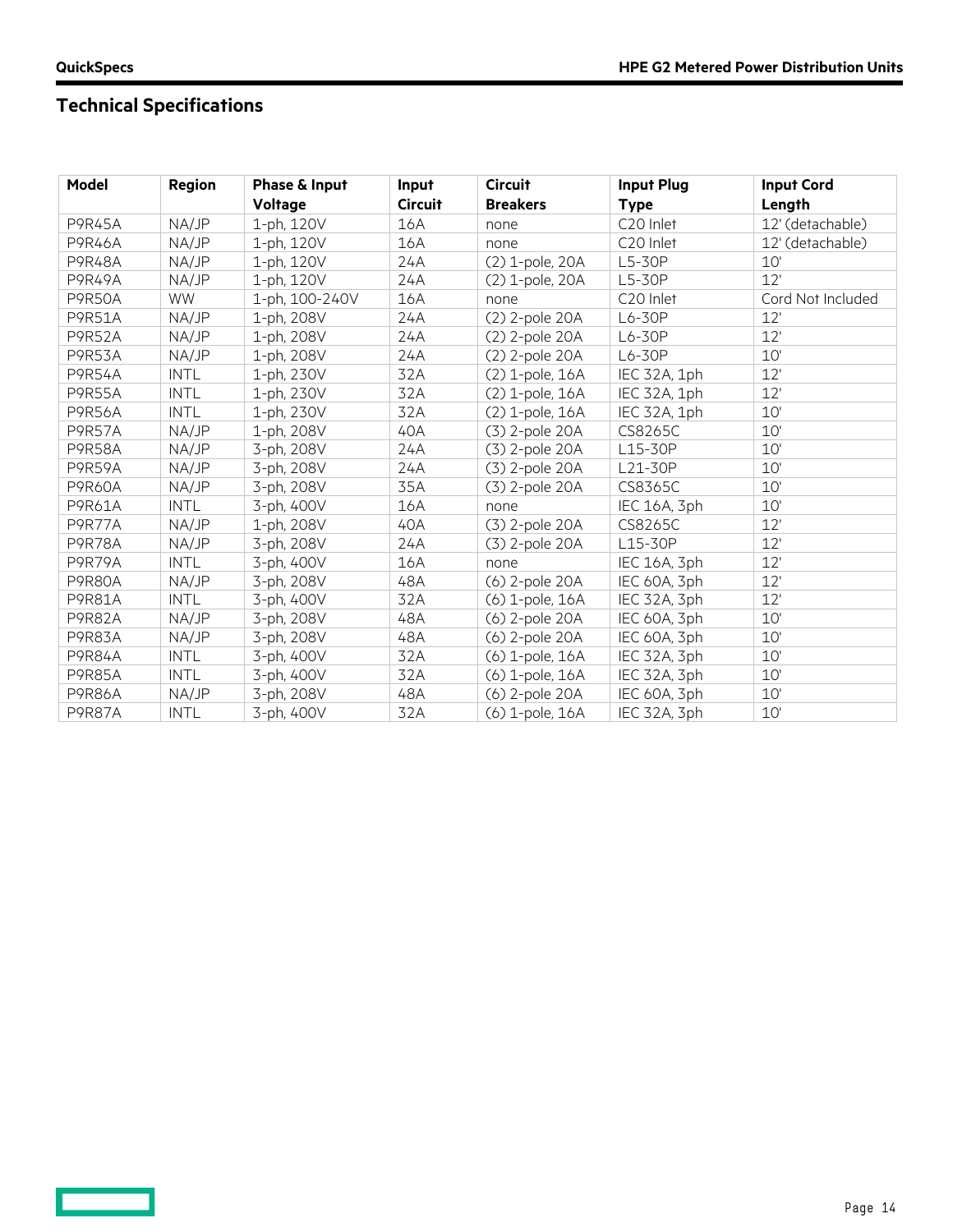# **Technical Specifications**

| Model         | <b>Region</b> | Phase & Input  | Input          | <b>Circuit</b>  | <b>Input Plug</b> | <b>Input Cord</b> |
|---------------|---------------|----------------|----------------|-----------------|-------------------|-------------------|
|               |               | Voltage        | <b>Circuit</b> | <b>Breakers</b> | <b>Type</b>       | Length            |
| <b>P9R45A</b> | NA/JP         | 1-ph, 120V     | 16A            | none            | C20 Inlet         | 12' (detachable)  |
| <b>P9R46A</b> | NA/JP         | 1-ph, 120V     | 16A            | none            | C20 Inlet         | 12' (detachable)  |
| <b>P9R48A</b> | NA/JP         | 1-ph, 120V     | 24A            | (2) 1-pole, 20A | L5-30P            | 10'               |
| <b>P9R49A</b> | NA/JP         | 1-ph, 120V     | 24A            | (2) 1-pole, 20A | L5-30P            | 12'               |
| <b>P9R50A</b> | <b>WW</b>     | 1-ph, 100-240V | 16A            | none            | C20 Inlet         | Cord Not Included |
| <b>P9R51A</b> | NA/JP         | 1-ph, 208V     | 24A            | (2) 2-pole 20A  | L6-30P            | 12'               |
| <b>P9R52A</b> | NA/JP         | 1-ph, 208V     | 24A            | (2) 2-pole 20A  | L6-30P            | 12'               |
| P9R53A        | NA/JP         | 1-ph, 208V     | 24A            | (2) 2-pole 20A  | L6-30P            | 10'               |
| <b>P9R54A</b> | <b>INTL</b>   | 1-ph, 230V     | 32A            | (2) 1-pole, 16A | IEC 32A, 1ph      | 12'               |
| <b>P9R55A</b> | <b>INTL</b>   | 1-ph, 230V     | 32A            | (2) 1-pole, 16A | IEC 32A, 1ph      | 12'               |
| <b>P9R56A</b> | <b>INTL</b>   | 1-ph, 230V     | 32A            | (2) 1-pole, 16A | IEC 32A, 1ph      | 10'               |
| <b>P9R57A</b> | NA/JP         | 1-ph, 208V     | 40A            | (3) 2-pole 20A  | CS8265C           | 10'               |
| <b>P9R58A</b> | NA/JP         | 3-ph, 208V     | 24A            | (3) 2-pole 20A  | L15-30P           | 10'               |
| P9R59A        | NA/JP         | 3-ph, 208V     | 24A            | (3) 2-pole 20A  | L21-30P           | 10'               |
| <b>P9R60A</b> | NA/JP         | 3-ph, 208V     | 35A            | (3) 2-pole 20A  | CS8365C           | 10'               |
| P9R61A        | <b>INTL</b>   | 3-ph, 400V     | 16A            | none            | IEC 16A, 3ph      | 10'               |
| P9R77A        | NA/JP         | 1-ph, 208V     | 40A            | (3) 2-pole 20A  | CS8265C           | 12'               |
| <b>P9R78A</b> | NA/JP         | 3-ph, 208V     | 24A            | (3) 2-pole 20A  | L15-30P           | 12'               |
| P9R79A        | <b>INTL</b>   | 3-ph, 400V     | 16A            | none            | IEC 16A, 3ph      | 12'               |
| P9R80A        | NA/JP         | 3-ph, 208V     | 48A            | (6) 2-pole 20A  | IEC 60A, 3ph      | 12'               |
| <b>P9R81A</b> | <b>INTL</b>   | 3-ph, 400V     | 32A            | (6) 1-pole, 16A | IEC 32A, 3ph      | 12'               |
| <b>P9R82A</b> | NA/JP         | 3-ph, 208V     | 48A            | (6) 2-pole 20A  | IEC 60A, 3ph      | 10'               |
| P9R83A        | NA/JP         | 3-ph, 208V     | 48A            | (6) 2-pole 20A  | IEC 60A, 3ph      | 10'               |
| <b>P9R84A</b> | <b>INTL</b>   | 3-ph, 400V     | 32A            | (6) 1-pole, 16A | IEC 32A, 3ph      | 10'               |
| <b>P9R85A</b> | <b>INTL</b>   | 3-ph, 400V     | 32A            | (6) 1-pole, 16A | IEC 32A, 3ph      | 10'               |
| <b>P9R86A</b> | NA/JP         | 3-ph, 208V     | 48A            | (6) 2-pole 20A  | IEC 60A, 3ph      | 10'               |
| <b>P9R87A</b> | <b>INTL</b>   | 3-ph, 400V     | 32A            | (6) 1-pole, 16A | IEC 32A, 3ph      | 10'               |

**Notes:** All Input Circuit Ratings for NA/JP models have been de-rated according to NEC requirements.

Nominal Input Voltage Ratings used for calculating output power are as follows:

- $\bullet$  100 120V: 120V
- 200 208V: 208V
- $\bullet$  100 240V: 230V
- $220 240V: 230V$

**Contract** 

 $\bullet$  200 - 240V/346 - 415V: 230V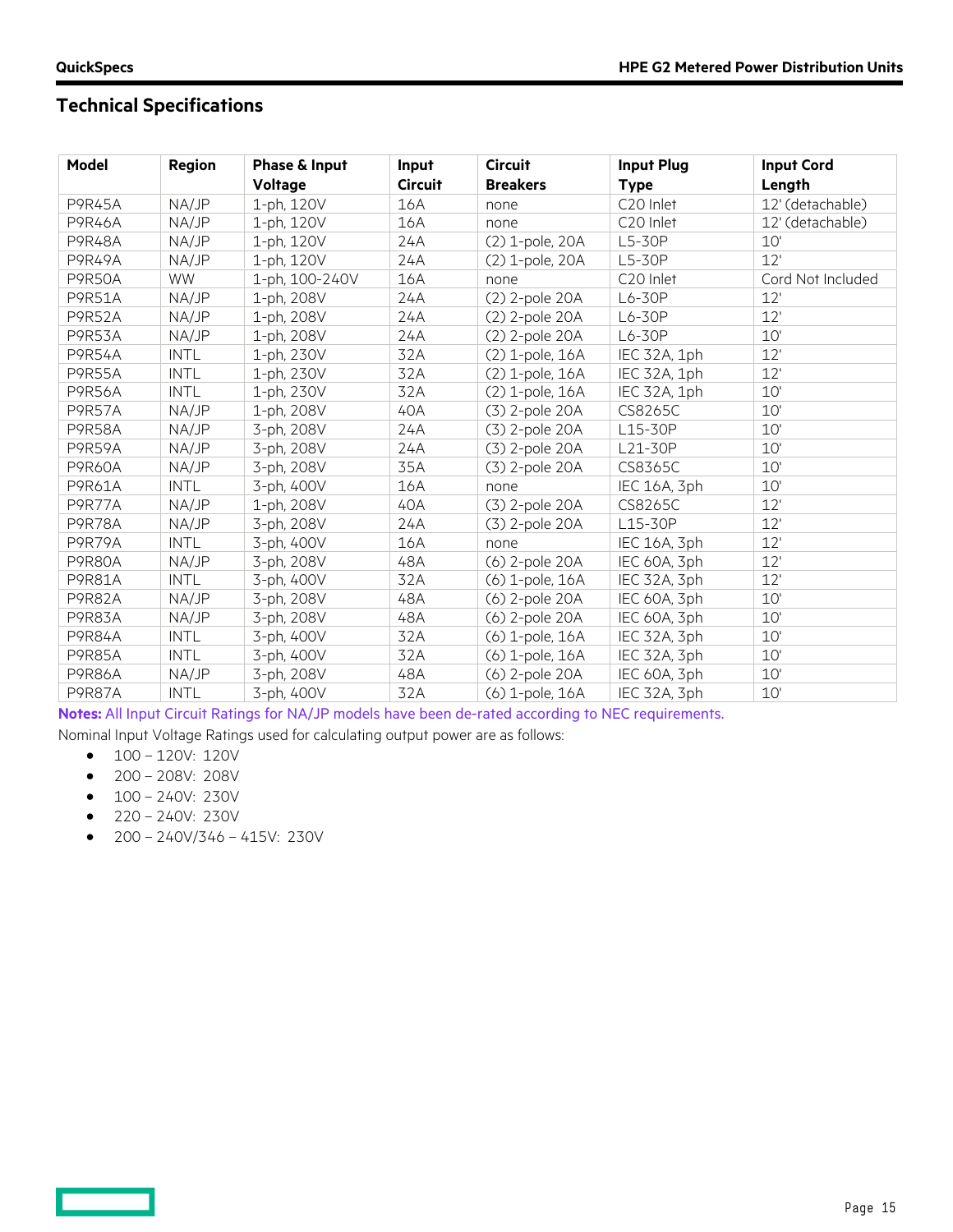**Contract** 

# **Technical Specifications**

| Model         | <b>Region</b> | <b>Nominal</b><br>Power (kVA) | Output<br><b>Voltage</b><br>Range | Output<br><b>Receptacles</b>           | <b>Support Extension</b><br><b>Bar Options</b> | <b>Support Locking</b><br><b>Power</b><br><b>Cord Options</b> |
|---------------|---------------|-------------------------------|-----------------------------------|----------------------------------------|------------------------------------------------|---------------------------------------------------------------|
| <b>P9R45A</b> | NA/JP         | 1.9                           | 100-125V                          | $(8)5 - 20R$                           |                                                |                                                               |
| <b>P9R46A</b> | NA/JP         | 1.9                           | 100-125V                          | $(16)5 - 20R$                          |                                                |                                                               |
| <b>P9R48A</b> | NA/JP         | 2.8                           | 100-125V                          | $(24)5 - 20R$                          |                                                |                                                               |
| P9R49A        | NA/JP         | 2.8                           | 100-125V                          | $(16)5 - 20R$                          |                                                |                                                               |
| <b>P9R50A</b> | <b>WW</b>     | 3.6                           | 100-240V                          | $(12)$ C13                             |                                                | ✓                                                             |
| <b>P9R51A</b> | NA/JP         | 4.9                           | 200-240V                          | (6)C19                                 | ✓                                              | ✓                                                             |
| <b>P9R52A</b> | NA/JP         | 4.9                           | 200-240V                          | (12)C13, (4)C19                        | ✓                                              |                                                               |
| P9R53A        | NA/JP         | 4.9                           | 200-240V                          | (32)C13, (6)C19                        | ✓                                              | ✓                                                             |
| <b>P9R54A</b> | <b>INTL</b>   | 7.3                           | 220-240V                          | $(6)$ C19                              | $\checkmark$                                   | ✓                                                             |
| <b>P9R55A</b> | <b>INTL</b>   | 7.3                           | 220-240V                          | (12)C13, (4)C19                        | $\checkmark$                                   |                                                               |
| <b>P9R56A</b> | <b>INTL</b>   | 7.3                           | 220-240V                          | (32)C13, (6)C19                        | $\checkmark$                                   | ✓                                                             |
| <b>P9R57A</b> | NA/JP         | 8.3                           | 200-240V                          | (30)C13, (6)C19                        | $\checkmark$                                   |                                                               |
| <b>P9R58A</b> | NA/JP         | 8.6                           | 200-240V                          | (18)C13, (6)C19                        | $\checkmark$                                   | ✓                                                             |
| P9R59A        | NA/JP         | 8.6                           | 100-240V                          | $(30)$ C13, $(6)$ C19,<br>$(2)5 - 20R$ | ✓                                              |                                                               |
| <b>P9R60A</b> | NA/JP         | 10                            | 200-240V                          | (30)C13, (6)C19                        | $\checkmark$                                   | ✓                                                             |
| P9R61A        | <b>INTL</b>   | 11                            | 220-240V                          | (36)C13, (6)C19                        | $\checkmark$                                   | ✓                                                             |
| P9R77A        | NA/JP         | 8.3                           | 200-240V                          | $(6)$ C19                              | $\checkmark$                                   |                                                               |
| P9R78A        | NA/JP         | 8.6                           | 200-240V                          | $(6)$ C19                              | ✓                                              |                                                               |
| P9R79A        | <b>INTL</b>   | 11                            | 220-240V                          | $(6)$ C19                              | ✓                                              |                                                               |
| P9R80A        | NA/JP         | 17.3                          | 200-240V                          | $(6)$ C19                              | $\checkmark$                                   | ✓                                                             |
| <b>P9R81A</b> | <b>INTL</b>   | 22                            | 220-240V                          | $(6)$ C19                              | ✓                                              | ✓                                                             |
| P9R82A        | NA/JP         | 17.3                          | 200-240V                          | (18)C13, (6)C19                        | $\checkmark$                                   |                                                               |
| P9R83A        | NA/JP         | 17.3                          | 200-240V                          | (36)C13, (12)C19                       | $\checkmark$                                   | ✓                                                             |
| P9R84A        | <b>INTL</b>   | 22                            | 220-240V                          | (18)C13, (6)C19                        | ✓                                              |                                                               |
| <b>P9R85A</b> | <b>INTL</b>   | 22                            | 220-240V                          | (36)C13, (12)C19                       | $\checkmark$                                   | ✓                                                             |
| <b>P9R86A</b> | NA/JP         | 17.3                          | 200-240V                          | (12)C13, (12)C19                       | $\checkmark$                                   | ✓                                                             |
| P9R87A        | <b>INTL</b>   | 22                            | 220-240V                          | (12)C13, (12)C19                       | ✓                                              | ✓                                                             |

**Notes:** For more information on Extension Bar and Power Cord options, please see the Related Options section.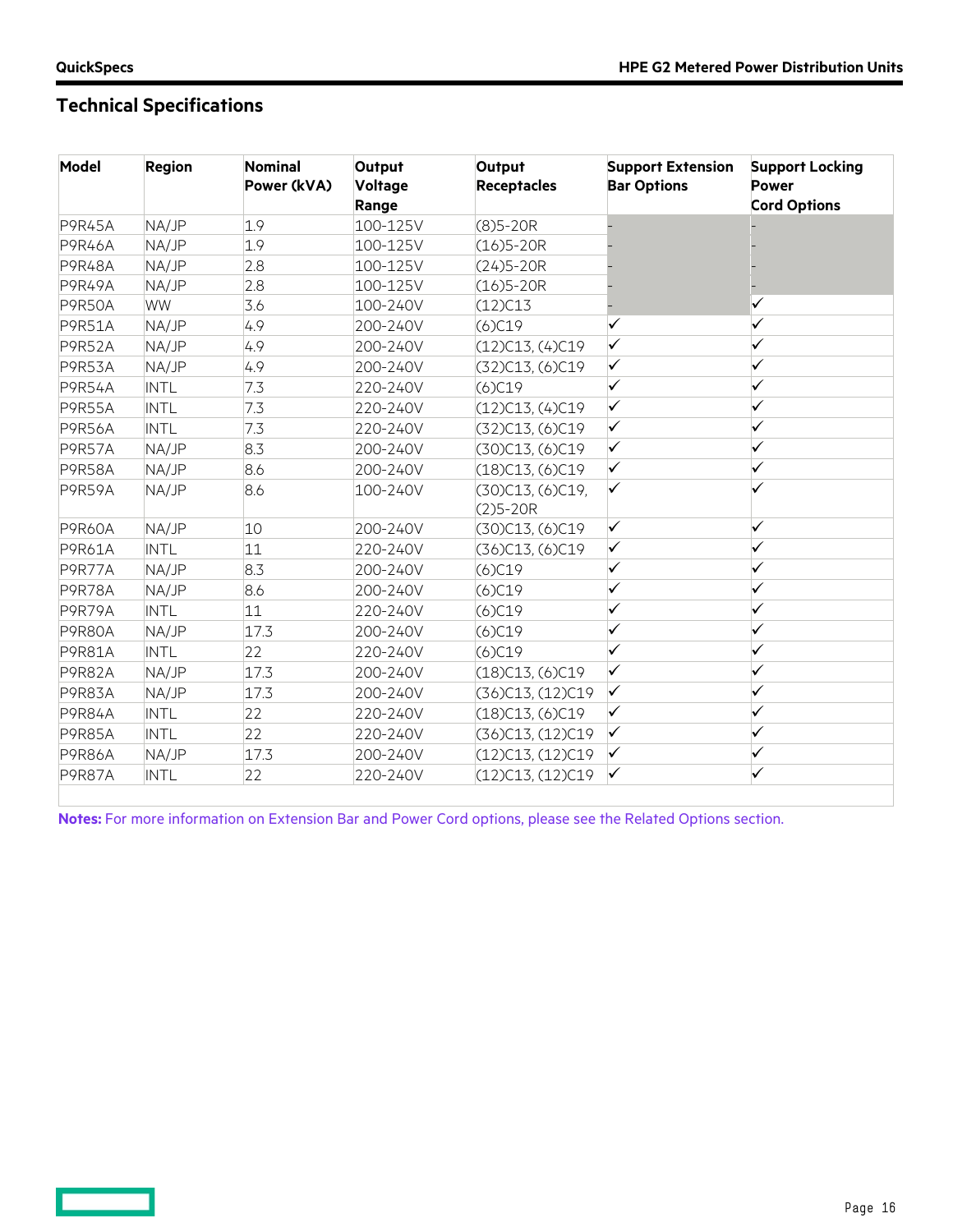**Contract Contract** 

# **Technical Specifications**

| Voltage                       | Amps | # Wires        | <b>Plug Name</b>   | <b>Sample Plug Image</b><br>(color may vary by manufacturer) |          |
|-------------------------------|------|----------------|--------------------|--------------------------------------------------------------|----------|
|                               |      |                |                    | Receptacle (R)                                               | Plug (P) |
|                               | 15 A | $\overline{3}$ | <b>NEMA 5-15</b>   |                                                              |          |
| 100-125V<br>Single Phase      | 20 A | $\overline{3}$ | <b>NEMA 5-20</b>   |                                                              |          |
|                               | 30 A | $\overline{3}$ | NEMA L5-30         |                                                              |          |
|                               | 20 A | $\overline{3}$ | IEC C20            |                                                              |          |
|                               | 30 A | $\overline{3}$ | NEMA L6-30         |                                                              |          |
| 200-240 V<br>Single Phase     | 32 A | $\overline{3}$ | IEC 309 32A        |                                                              |          |
|                               | 50 A | $\overline{3}$ | CS8265C            | $\circ$                                                      |          |
|                               | 63 A | $\overline{3}$ | IEC 309 63A        | $_{\mathtt{G}}\odot$                                         |          |
|                               | 30 A | 5              | <b>NEMA L15-30</b> |                                                              |          |
| 200 - 208 V                   | 30 A | 5              | <b>NEMA L21-30</b> |                                                              |          |
| NA/JPN<br>Three Phase         | 50 A | 4              | CS8365C            | $\bigcirc$ Jx                                                |          |
|                               | 60 A | $\frac{1}{2}$  | IEC 309 60A        |                                                              |          |
| $200 - 240 V$<br>$400 - 415V$ | 16 A | 5              | IEC 309 16 A       |                                                              |          |
| INTL<br>Three Phase           | 32 A | 5              | IEC 309 32 A       |                                                              |          |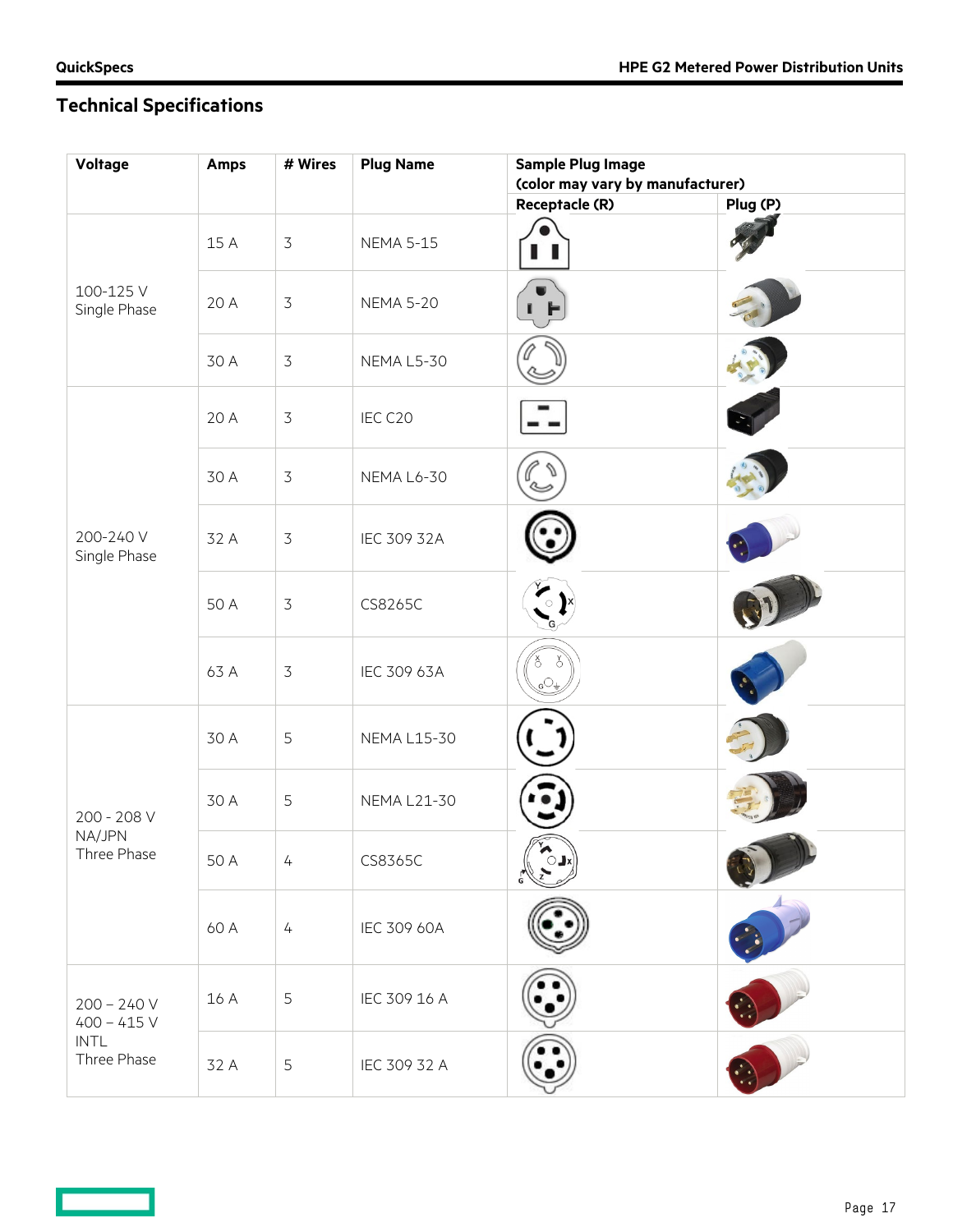## **Technical Specifications**

| <b>Operating</b><br><b>Temperature</b>                 | 50° to 140° F (10° to 60° C)                                                                                                                                                                                         |
|--------------------------------------------------------|----------------------------------------------------------------------------------------------------------------------------------------------------------------------------------------------------------------------|
| <b>Operating</b><br><b>Relative Humidity</b><br>$(\%)$ | 10% to 90%                                                                                                                                                                                                           |
| <b>Operating</b><br><b>Elevation</b>                   | 0 to 10,000 ft. (0 to 3000 m)                                                                                                                                                                                        |
| <b>Storage</b><br><b>Temperature</b>                   | $-4^{\circ}$ to 140° F (-20° to 60° C)                                                                                                                                                                               |
| <b>Storage Relative</b><br>Humidity (%)                | 5% to 95%                                                                                                                                                                                                            |
|                                                        | Storage Elevation 0 to 30,000 ft. (0 to 9144 m)                                                                                                                                                                      |
| Conformance<br><b>Standards</b>                        | UL or CSA, CB Test+ FCC, ICES, VCCI - NA/JPN models<br>CE, DEMKO, EAC, KC, KCC, ACMA - INTL models<br>UL or CSA, CB Test+ CE, DEMKO, EAC, FCC, ICES, KCC KC - WW models                                              |
| <b>Kit Contents</b>                                    | All G2 Metered PDU models ship with:<br>Mounting brackets/hardware<br>$\bullet$<br>Tie wraps<br>٠<br>Locking Power Cord Sample<br>$\bullet$<br>(for models with either C13 and/or C19 outlets)<br>Read me first card |

## **Environment-friendly Products and Approach End-of-life Management and Recycling**

Hewlett Packard Enterprise offers end-of-life **[product return, trade-in, and recycling programs](http://www.hpe.com/recycle)**, in many geographic areas, for our products. Products returned to Hewlett Packard Enterprise will be recycled, recovered or disposed of in a responsible manner.

The EU WEEE Directive (2012/19/EU) requires manufacturers to provide treatment information for each product type for use by treatment facilities. This information (product disassembly instructions) is posted on the **[Hewlett Packard Enterprise web site](http://www.hpe.com/recycle)**. These instructions may be used by recyclers and other WEEE treatment facilities as well as Hewlett Packard Enterprise OEM customers who integrate and re-sell Hewlett Packard Enterprise equipment.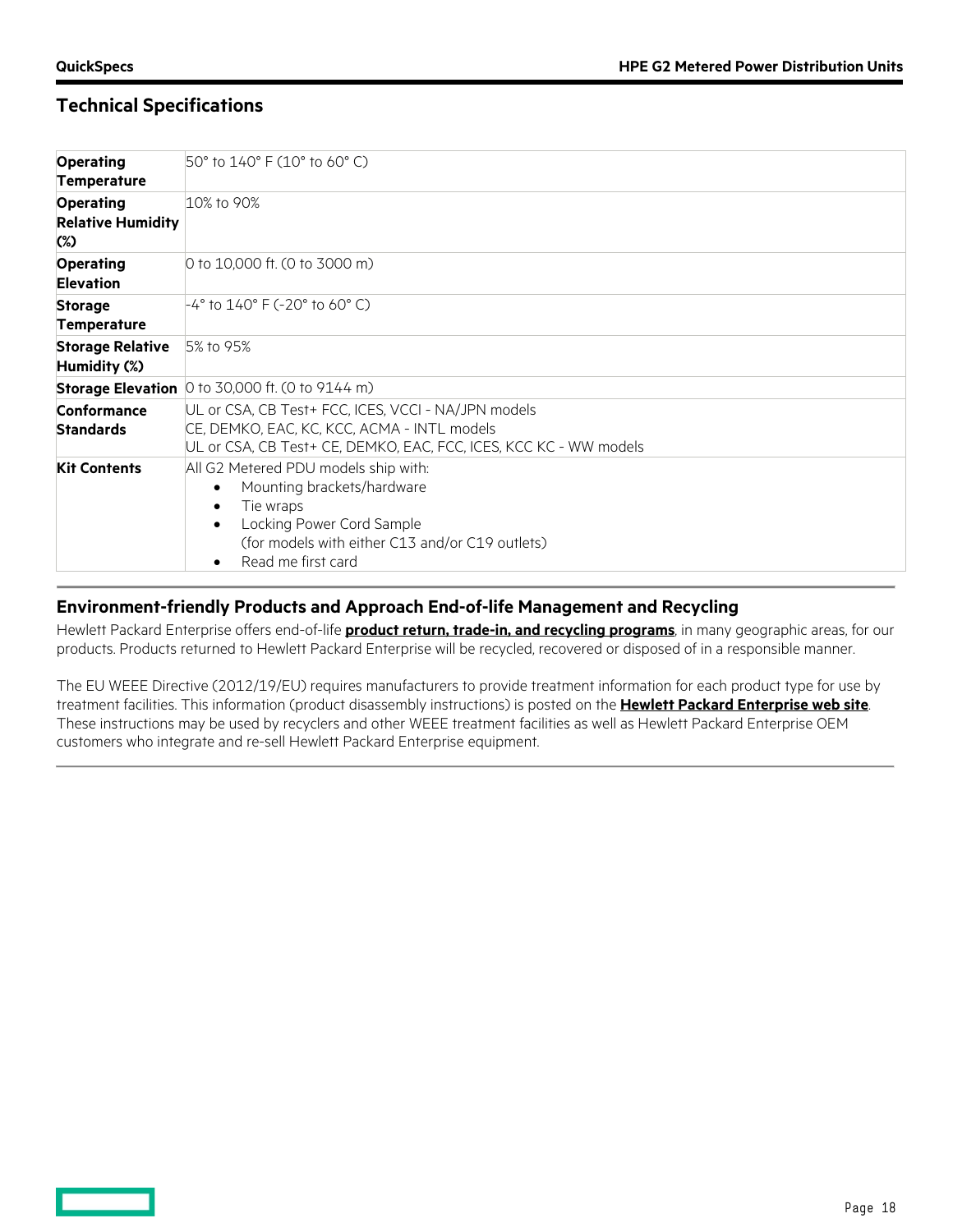$\qquad \qquad \Box$ 

# **Summary of Changes**

| Date                        | <b>Version History</b> | <b>Action</b> | <b>Description of Change</b>                                                                                                                                                         |
|-----------------------------|------------------------|---------------|--------------------------------------------------------------------------------------------------------------------------------------------------------------------------------------|
| 04-Oct-2021                 | Version 5              | Changed       | Service and Support Section was updated                                                                                                                                              |
| 01-Oct-2018                 | Version 4              | Changed       | Models and Related Options were updated.                                                                                                                                             |
| $02$ -Jul-2018<br>Version 3 |                        | Changed       | SKU description were updated.                                                                                                                                                        |
|                             |                        | Added         | SKUs added:<br>P9R45A, P9R46A, P9R48A, P9R49A, P9R50A, P9R51A, P9R57A, P9R77A,<br>P9R58A, P9R59A, P9R78A, P9R60A, P9R80A, P9R83A, P9R54A, P9R61A,<br>P9R79A, P9R81A, P9R84A, P9R85A. |
|                             |                        | Removed       | Obsolete SKUs were deleted:<br> 142257-007, E7807A, AF592A, AF582A, AF583A, AF577A, AF581A, AF580A,  <br>AF579A, 359615-031.                                                         |
| 05-Mar-2018                 | Version 2              | Changed       | Models, Related options, Model Matrix sections were updated                                                                                                                          |
| 27-Mar-2017                 | Version 1              | Added         | New QuickSpecs.                                                                                                                                                                      |